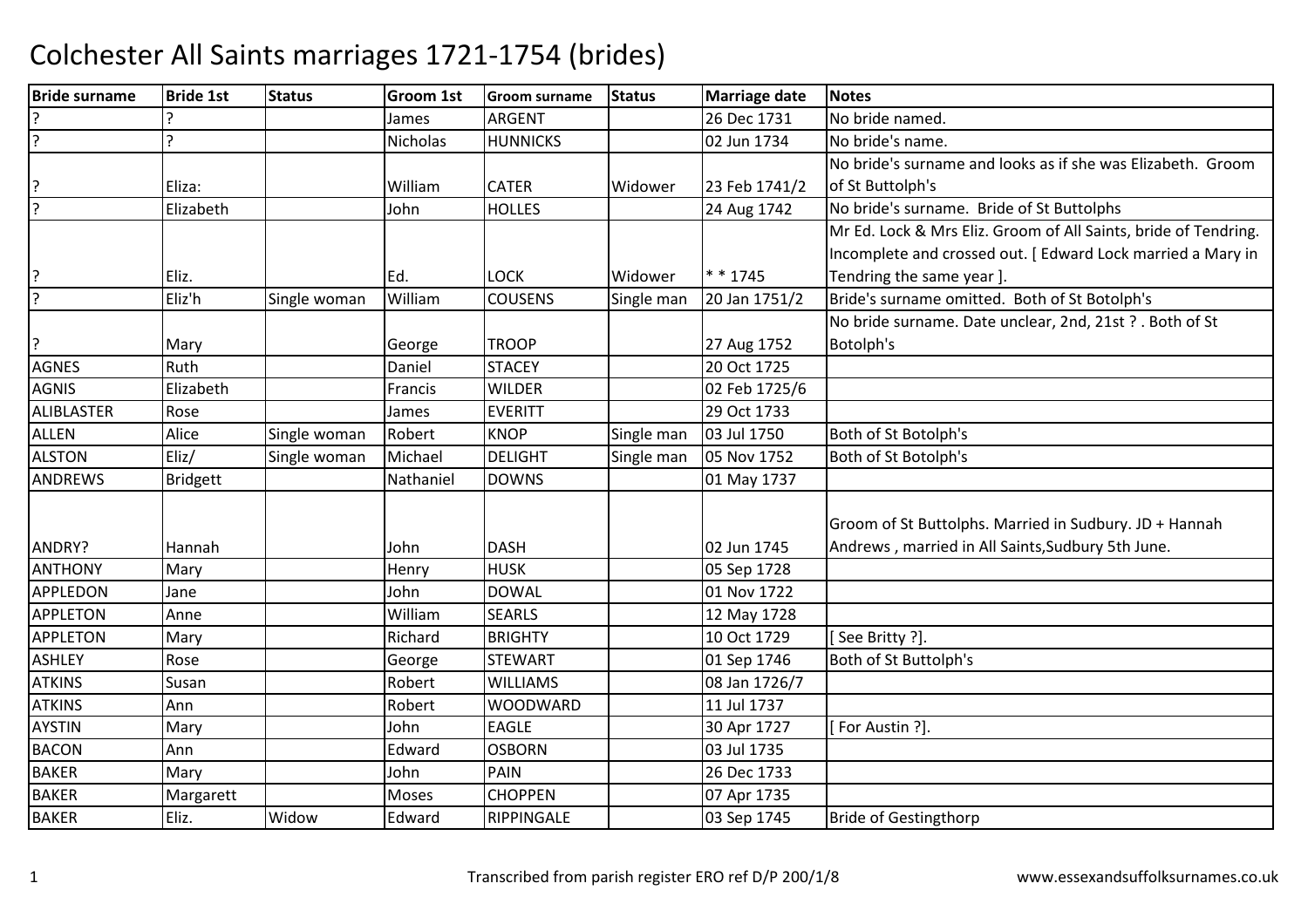| <b>Bride surname</b> | <b>Bride 1st</b> | <b>Status</b> | Groom 1st | <b>Groom surname</b> | <b>Status</b> | <b>Marriage date</b> | <b>Notes</b>                                      |
|----------------------|------------------|---------------|-----------|----------------------|---------------|----------------------|---------------------------------------------------|
| <b>BAKER</b>         | Eliz'h           | Single woman  | James     | <b>OSBORN</b>        |               | 26 May 1748          | Groom of St Peter's                               |
| <b>BAKER</b>         | Elizabeth        | Single woman  | John      | <b>STEVENS</b>       | Single man    | 08 Jun 1750          | Both of St Botolph's                              |
| <b>BAKER</b>         | Mary             | Single woman  | John      | <b>KNOPP</b>         | Single man    | 13 Jan 1750/1        | Both of St Botolph's                              |
| <b>BAKER</b>         | Ann              | Single woman  | John      | <b>SECRET</b>        | Single man    | 21 Apr 1751          | Both of St Botolph's                              |
| <b>BAKER</b>         | Jane             | Widow         | John      | <b>COBBS</b>         | Widower       | 30 Jun 1751          | Bride of St Botolph's                             |
| <b>BAKER</b>         | Hannah           | Single woman  | William   | <b>REAVE</b>         | Widower       | 30 Jun 1752          | <b>Bride of Little Clacton</b>                    |
| <b>BALL</b>          | Elizabeth        |               | Solomon   | PETERMAN             |               | 07 Jan 1727/8        |                                                   |
| <b>BALLS</b>         | Sarah            |               | Clement   | <b>BOREHAM</b>       |               | 16 Dec 1723          |                                                   |
| <b>BALLS</b>         | Elizabeth        |               | Richard   | <b>HARRIS</b>        | Widower       | 26 Dec 1742          | Both of St Buttolph's                             |
| BAR[RS]Y             | Dorcas           |               | Thomas    | WALMESLY             |               | 06 Aug 1723          |                                                   |
| <b>BARKER</b>        | Elizabeth        |               | Thomas    | <b>SAYER</b>         |               | 08 Jun 1738          |                                                   |
| <b>BARKER</b>        | Lidia            | Widow         | Samuel    | <b>BROWN</b>         | Single man    | 06 Dec 1741          |                                                   |
| <b>BARNES</b>        | Mary             |               | John      | <b>BARNES</b>        |               | 26 Feb 1722/3        | John replaced William.                            |
| <b>BARNES</b>        | Elizabeth        |               | Daniel    | <b>BAILY</b>         |               | 09 Aug 1724          |                                                   |
| <b>BARNES</b>        | Ready            |               |           | <b>ELVEN</b>         |               | 30 Nov 1727          | Baptisms suggest names are Thomas and Allroody ]. |
| <b>BARNS</b>         | Ann              |               | Samuel    | <b>CLAY</b>          |               | 30 Mar 1741          |                                                   |
| <b>BARNS</b>         | Eliz'h           | Single woman  | Thomas    | SHAKESHAFT           | Single man    | 25 Feb 1749/50       | Both of St Botolph's                              |
| BART?                | Ann              |               | John      | <b>POWTER</b>        |               | 07 Jan 1738/9        |                                                   |
| <b>BATEMAN</b>       | Mary             |               | Daniel    | CHAPMAN              |               | 10 Jun 1724          |                                                   |
| <b>BATEMAN</b>       | Mary             |               | George    | <b>PRETTY</b>        |               | 05 Jan 1748/9        | Both of St Botolph's                              |
| <b>BEAVEN</b>        | Eliz.            |               | William   | <b>RUSE</b>          |               | 22 May 1744          | Both of St Buttolph's                             |
| <b>BERRY</b>         | Jane             |               | John      | <b>CLARK</b>         |               | 24 Feb 1733/4        |                                                   |
| <b>BEVAN</b>         | Ann              |               | John      | <b>GUYANT</b>        |               | 22 Apr 1739          | [With Guyon ?].                                   |
| <b>BINES</b>         | Ann              | Single woman  | John      | <b>WILLIAMSON</b>    | Single man    | 18 Dec 1748          | Both of St Botolph's                              |
| <b>BISCOE</b>        | Sarah            |               | John      | <b>LUFKIN</b>        |               | 04 May 1723          |                                                   |
| <b>BISCOE</b>        | Ann              |               | John      | <b>BALLS</b>         |               | 01 Aug 1733          |                                                   |
| <b>BLASSINGTON</b>   | Elizabeth        |               | Andrew    | <b>SIMMY</b>         |               | 03 Sep 1733          |                                                   |
| <b>BLUMFIELD</b>     | Mary             |               | John      | <b>COOK</b>          |               | 13 Oct 1730          |                                                   |
| <b>BOGARD</b>        | Mary             |               | Martin    | <b>BELL</b>          |               | 24 Aug 1735          |                                                   |
| <b>BOLDS</b>         | Sarah            |               | Samuel    | <b>BUNTEN</b>        |               | 24 Oct 1734          | [For Bunting, Bowles ?].                          |
| <b>BOLTON</b>        | Sarah Maria      | Single woman  | John      | SHERWOOD             | Single man    | 12 Oct 1748          | Both of St Botolph's                              |
| <b>BOMAN</b>         | Elizabeth        |               | John      | <b>BEER</b>          |               | 13 Sep 1730          |                                                   |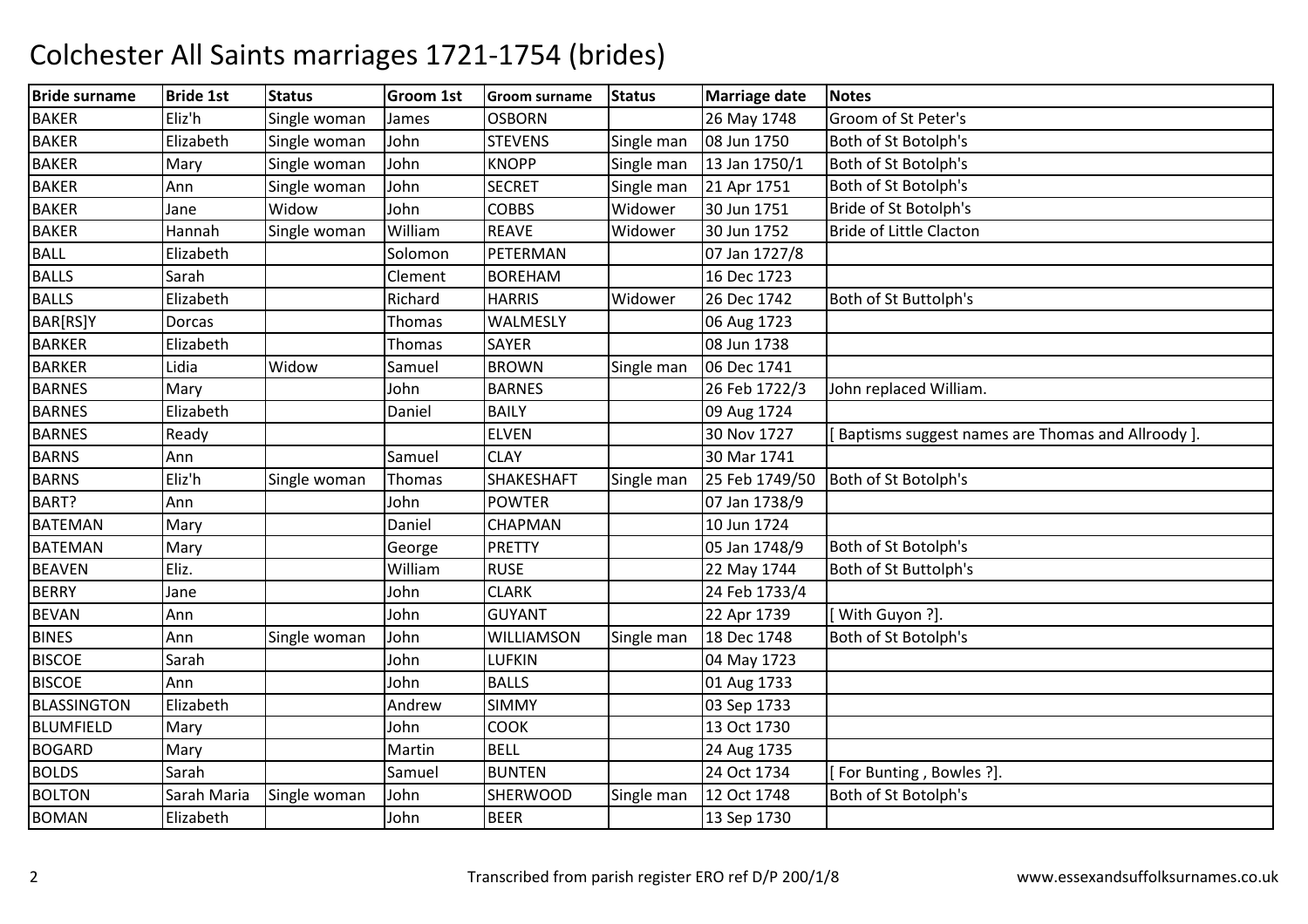| <b>Bride surname</b> | <b>Bride 1st</b> | <b>Status</b> | <b>Groom 1st</b> | <b>Groom surname</b> | <b>Status</b> | <b>Marriage date</b> | <b>Notes</b>                                           |
|----------------------|------------------|---------------|------------------|----------------------|---------------|----------------------|--------------------------------------------------------|
| <b>BONES</b>         | Xtian            |               | Thomas           | <b>COOKER</b>        |               | 17 Aug 1731          | For Christian. [ For Coker ?].                         |
| <b>BONNER</b>        | Eliz.            |               | John             | <b>SHAKSHAFT</b>     |               | 06 Oct 1743          | Both of St Buttolph's                                  |
| <b>BOORHAM</b>       | Elizabeth        |               | John             | WELLUM               |               | 25 Apr 1736          | Wellham, Boreham ?].                                   |
| <b>BOOTH</b>         | Elizabeth        |               | John             | <b>HACKSELL</b>      |               | 23 Jul 1738          |                                                        |
| <b>BOSS</b>          | Mary             |               | Thomas           | <b>PROSSER</b>       |               | 06 Dec 1744          | Both of St Buttolph's                                  |
| <b>BOUGHTON</b>      | Ann              |               | James            | <b>WALFORD</b>       |               | 04 Dec 1723          |                                                        |
|                      |                  |               |                  |                      |               |                      |                                                        |
| <b>BOWERS</b>        | Margarett        |               | Henry            | <b>ALISTON</b>       |               | 24 Dec 1730          | Bride surname later altered from something unreadable. |
| <b>BOWLER</b>        | Hannah           |               | Joseph           | <b>BRABERTON</b>     |               | 21 Jan 1738/9        |                                                        |
| <b>BOWLER</b>        | Mary             |               | Jehew            | <b>BAKER</b>         |               | 24 Feb 1744/5        | Both of St Buttolph's                                  |
| <b>BOWLER</b>        | Rachel           | Single woman  | John             | <b>ABBOTT</b>        | Widower       | 13 Apr 1748          | Groom of Coggeshall                                    |
| <b>BOWLER</b>        | Eliz'h           | Single woman  | Jacob            | <b>BROOKER</b>       | Widower       | 15 Sep 1748          | Groom of St Martin's, bride of St Botolph's            |
| <b>BRABBERTON</b>    | Mary             |               | Samuell          | <b>PRITTEY</b>       |               | 24 Sep 1738          |                                                        |
| <b>BRAGG</b>         | Mary             |               | John             | <b>WALKER</b>        |               | 03 Dec 1725          |                                                        |
| <b>BRAGG</b>         | Margarett        |               | John             | <b>WILSMORE</b>      |               | 14 Mar 1736/7        |                                                        |
| <b>BRAMFORD</b>      | Mary             |               | Stephen          | <b>BOSTON</b>        |               | 04 Apr 1734          |                                                        |
|                      |                  |               |                  |                      |               |                      | For Branson / Branston ?]. Groom of Ardleigh, bride of |
| <b>BRAMSTOM</b>      | Eliz.            |               | John             | <b>HOLDEN</b>        |               | 27 Oct 1743          | <b>Buttolphs</b>                                       |
| <b>BRANCH</b>        | Elizabeth        |               | Thomas           | <b>GARLAND</b>       |               | 15 Feb 1735/6        | [See Garlin in baptisms ?].                            |
| <b>BREWER</b>        | Mary             |               | John             | GARLAND              |               | 26 May 1730          |                                                        |
| <b>BREWER</b>        | Mary             |               | John             | <b>EVERITT</b>       |               | 03 Jul 1737          |                                                        |
| <b>BREWSTER</b>      | Eliz.            |               | Anthony          | <b>BANFILLON</b>     |               | 18 Nov 1753          | Bride of St Leonard's                                  |
| <b>BRIGHTY</b>       | Sarah            | Widow         | William          | <b>KIDBY</b>         |               | 06 Sep 1742          | <b>Bride of St Buttolph's</b>                          |
| <b>BRINKLEY</b>      | Eliz.            |               | John             | <b>CLIFF</b>         |               | 29 Sep 1745          | Both of St Buttolph's                                  |
| <b>BRITTEN</b>       | Mary             | Widow         | Benjamin         | <b>SEWEL</b>         | Widower       | 01 Feb 1741/2        | Both of Malden [Maldon]                                |
| <b>BROCKWELL</b>     | Rebecca          |               | John             | <b>OAKLEY</b>        |               | 19 May 1746          | Groom of Ardleigh, bride of St Buttolphs               |
| <b>BROOKER</b>       | Mary             |               | James            | <b>ROBERTSON</b>     |               | 23 Sep 1734          |                                                        |
| <b>BROWN</b>         | Mary             |               | William          | <b>VINCENT</b>       |               | 05 Nov 1730          |                                                        |
| <b>BROWN</b>         | Sarah            |               | Benjamin         | <b>HARRISON</b>      |               | 27 Nov 1743          | Both of St Buttolph's                                  |
| <b>BROWN</b>         | Rachel           |               | Michael          | <b>COOK</b>          |               | 24 Apr 1753          | Bride of St Botolph's                                  |
| <b>BRUSE</b>         | Sarah            |               | Gilbert          | <b>NEVILL</b>        |               | 06 Jun 1735          | [For Bruce ?].                                         |
| <b>BUCKINGHAM</b>    | Mary             | Single woman  | William          | <b>WATSON</b>        | Single man    | 11 Nov 1751          | Both of St Botolph's                                   |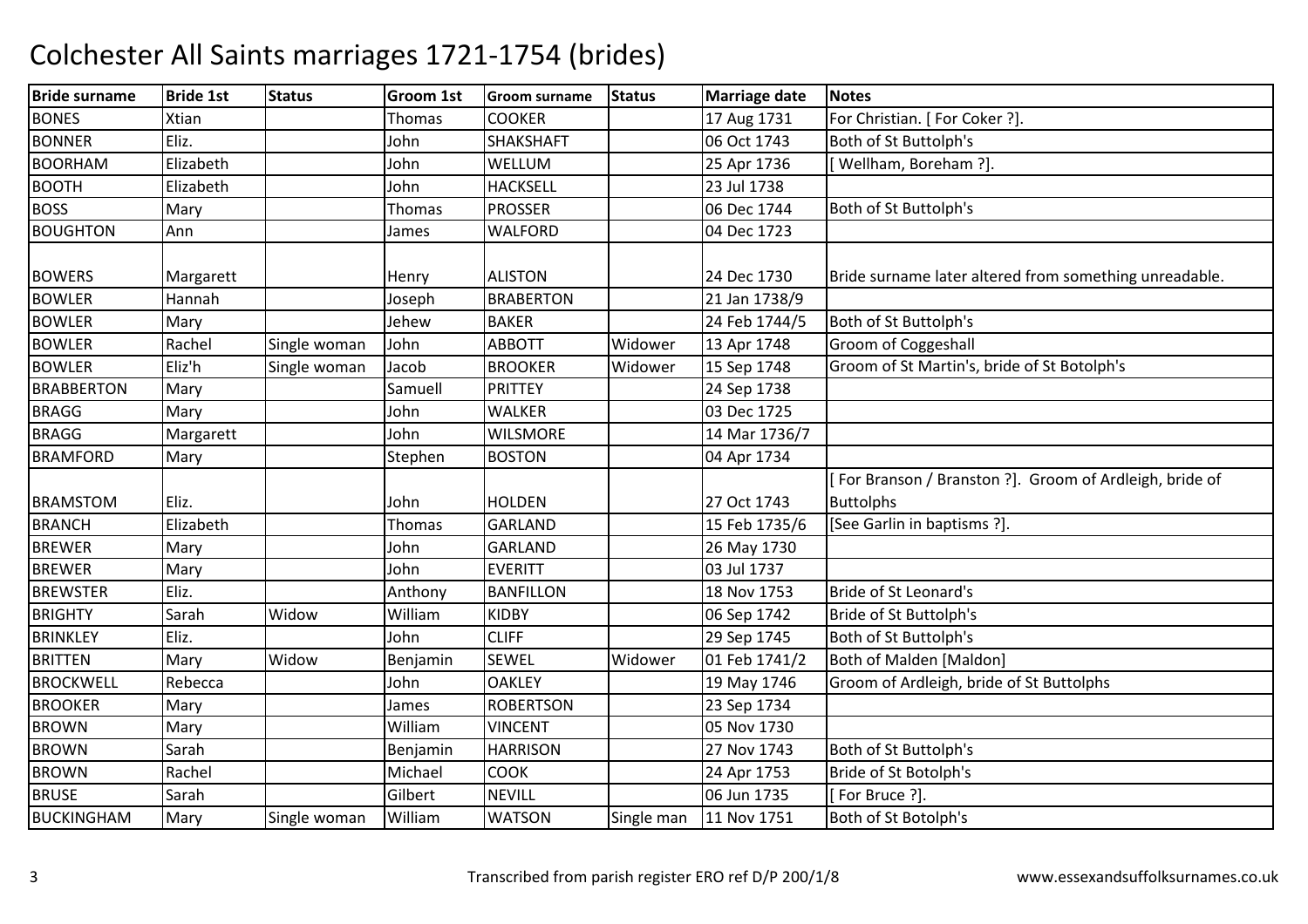| <b>Bride surname</b> | <b>Bride 1st</b> | <b>Status</b> | Groom 1st | <b>Groom surname</b> | <b>Status</b> | <b>Marriage date</b> | <b>Notes</b>                     |
|----------------------|------------------|---------------|-----------|----------------------|---------------|----------------------|----------------------------------|
| <b>BULL</b>          | Eliz.            |               | Samuel    | <b>THURSTON</b>      |               | 24 Dec 1721          |                                  |
| <b>BULL</b>          | Ann              |               | John      | <b>CLARK</b>         |               | 28 Dec 1725          |                                  |
| <b>BULL</b>          | Judith           |               | George    | <b>CANT</b>          |               | 22 Jun 1740          |                                  |
| <b>BULL</b>          | Ann              | Single woman  | Mark      | <b>DOOLE</b>         | Widower       | 01 Jun 1750          | Both of St Botolph's             |
| <b>BULLBROOK</b>     | Mary             |               | Solomon   | <b>POLLEY</b>        |               | 10 Aug 1732          |                                  |
| <b>BULLOCK</b>       | Sarah            |               | Benjamin  | <b>WEARE</b>         |               | 27 Nov 1743          | Both of St Buttolph's            |
| <b>BULLOCK</b>       | Eliz'h           | Single woman  | Turner    | <b>GRAINGER</b>      | Single man    | 15 Oct 1750          | Both of St Botolph's             |
| <b>BUNNER</b>        | Hannah           |               | James     | <b>GREEN</b>         |               | 25 Dec 1737          | For Bonner ?].                   |
| <b>BURDOCK</b>       | Ann              |               | Henry     | <b>WAUGHN</b>        |               | 29 May 1731          | Mr HW & Mrs AB. [For Vaughan ?]. |
| <b>BURGISS</b>       | Sarah            |               | Thomas    | LEWIS                |               | 19 Feb 1725/6        |                                  |
| <b>BURNAM</b>        | Penelope         |               | Thomas    | <b>CLARK</b>         |               | 07 Sep 1727          |                                  |
| <b>BUSH</b>          | Mary             |               | Matthew   | <b>ABBOT</b>         |               | 31 Dec 1738          |                                  |
| <b>BUSS</b>          | Elizabeth        |               | William   | <b>WARREN</b>        |               | 11 Jun 1730          |                                  |
| <b>BUTCHER</b>       | Elizabeth        | Single woman  | William   | D[EO]LDING           | Single man    | 31 May 1747          | Both of St Botolph's             |
| <b>BUTTLER</b>       | Bathsheba        | Single woman  | Joseph    | <b>FARNHAM</b>       | Single man    | 24 Sep 1747          | Both of St Botolph's             |
| <b>BYAM</b>          | Rose             |               | William   | LAY                  |               | 21 Feb 1722/3        |                                  |
| <b>BYAM</b>          | Elizabeth        |               | Joseph    | <b>COOK</b>          |               | 12 Apr 1724          |                                  |
| <b>CADEY</b>         |                  |               | George    | <b>WRIGHT</b>        |               | 08 Jul 1733          | No bride firstname.              |
| <b>CAMBLER</b>       | Elizabeth        |               | Giles     | <b>NUNN</b>          |               | 15 Sep 1735          | [For Candler ?].                 |
| <b>CAMPION</b>       | Mary             |               | John      | <b>DOWNING</b>       |               | 24 Aug 1725          |                                  |
| <b>CANT</b>          | Sarah            |               | George    | <b>THOMSON</b>       |               | 22 Nov 1744          | Both of St Buttolph's            |
| <b>CARR</b>          | Hannah           |               | John      | SYMPSON              |               | 21 May 1732          |                                  |
| <b>CARTER</b>        | Abigail          |               | Charles   | <b>BEAVERSTONE</b>   |               | 25 May 1729          |                                  |
| <b>CASKETER</b>      | Alice            |               | William   | EADY                 |               | 27 Sep 1723          |                                  |
| <b>CASKETER</b>      | Mary             |               | John      | <b>COOK</b>          |               | 06 May 1728          |                                  |
| <b>CASKETER</b>      | Mary             |               | Thomas    | <b>BUNN</b>          |               | 29 May 1728          |                                  |
| <b>CASKETER</b>      | Ann              |               | William   | <b>MOOR</b>          |               | 22 Dec 1728          |                                  |
| <b>CASKETTER</b>     | Mary             |               | John      | <b>FOX</b>           |               | 30 Jul 1732          |                                  |
| <b>CASTLE</b>        | Mary             |               | Charles   | NIGHTINGAL           |               | 29 Apr 1742          |                                  |
| <b>CATER</b>         | Elizabeth        |               | Richard   | <b>CATER</b>         |               | 13 Oct 1732          |                                  |
| <b>CATON</b>         | Elizabeth        |               | Abraham   | <b>NEVILL</b>        |               | 23 Dec 1725          |                                  |
| <b>CHAMBERLIN</b>    | Margarett        |               | Benjamin  | <b>OLIVER</b>        |               | 30 May 1721          |                                  |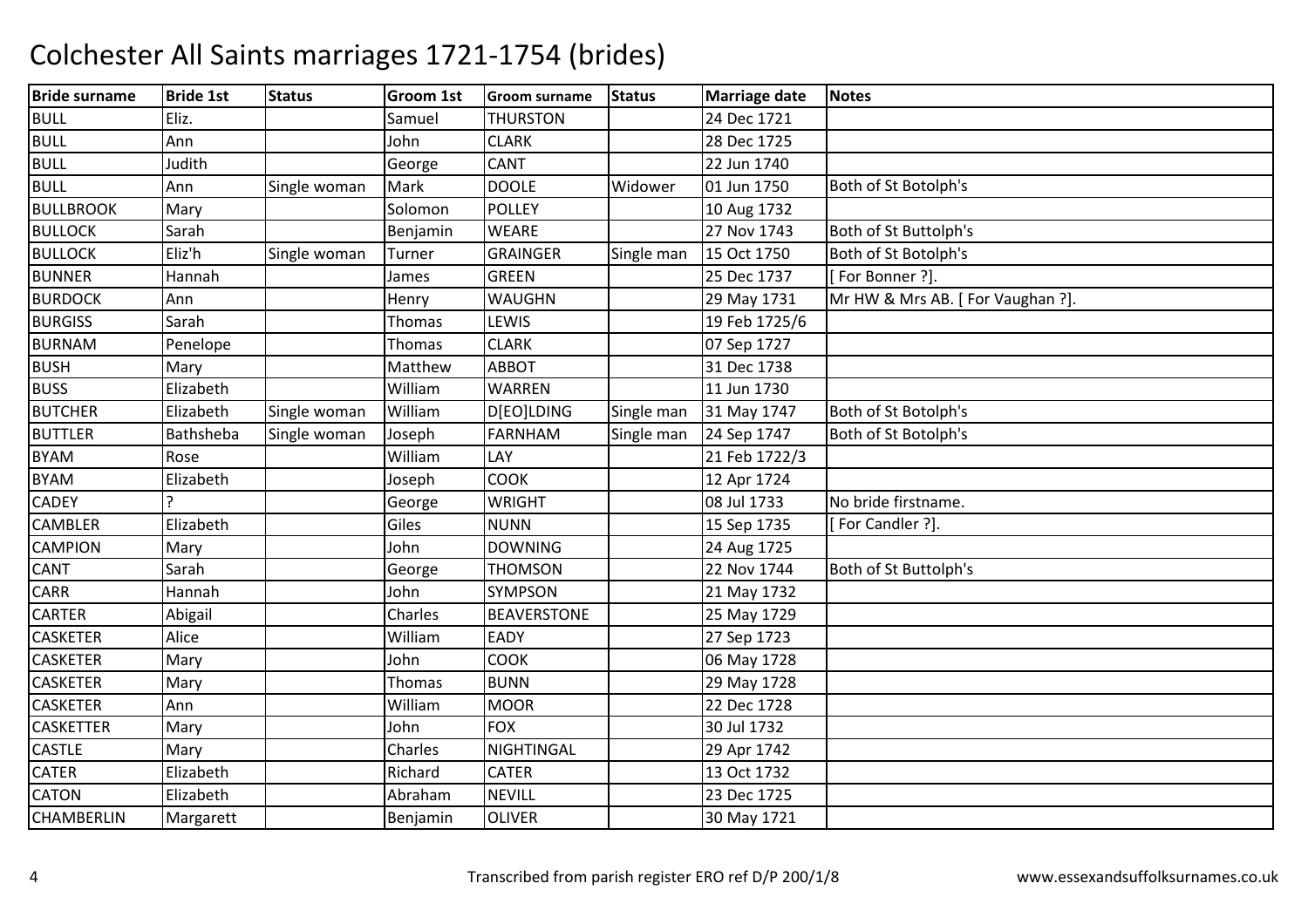| <b>Bride surname</b> | <b>Bride 1st</b> | <b>Status</b> | <b>Groom 1st</b> | <b>Groom surname</b> | <b>Status</b> | <b>Marriage date</b> | <b>Notes</b>                                                |
|----------------------|------------------|---------------|------------------|----------------------|---------------|----------------------|-------------------------------------------------------------|
| <b>CHAMBERS</b>      | Sarah            |               | William          | <b>BROWN</b>         |               | 27 Jan 1728/9        |                                                             |
| <b>CHAPLIN</b>       | Sarah            |               | Daniel           | <b>LIVERMORE</b>     |               | 28 Mar 1721          |                                                             |
| <b>CHAPMAN</b>       | Anne             |               | William          | <b>WAYMAN</b>        |               | 24 Dec 1727          |                                                             |
| <b>CHAPMAN</b>       | Susan            |               | Lawrance         | <b>STURGISS</b>      |               | 16 Apr 1738          |                                                             |
| <b>CHARIFF</b>       | Abigail          |               | John             | LUCAS                |               | 05 Nov 1737          |                                                             |
| <b>CHESTER</b>       | Sarah            |               |                  | <b>MUMPKIN</b>       |               | 15 Apr 1734          | No groom firstname.                                         |
| <b>CHESWICK</b>      | Sarah            |               | John             | <b>POULTER</b>       |               | 01 Jan 1739/40       | [With Chiswick ?].                                          |
| <b>CHILD</b>         | Mary             | Single woman  | Daniel           | SALMON               | Single man    | 24 Feb 1749/50       | Groom of St Peter's, bride of St Botolph's                  |
| <b>CHITHAM</b>       | Sarah            |               | Peter            | <b>CRUSSEL</b>       |               | 04 Aug 1724          |                                                             |
| <b>CLARK</b>         | Mary             |               | John             | <b>DELIGHT</b>       |               | 13 May 1722          |                                                             |
| <b>CLARK</b>         | Mary             |               | Thomas           | <b>HOLLOWAY</b>      |               | 11 Dec 1725          |                                                             |
| <b>CLARK</b>         | Mary             |               | John             | PITT                 |               | 10 Oct 1727          |                                                             |
| <b>CLARK</b>         | Elizabeth        |               | John             | <b>GIBBS</b>         |               | 18 May 1733          | Groom's surname was altered from Gipps.                     |
| <b>CLARK</b>         | Mary             |               | John             | <b>HALES</b>         |               | 11 Aug 1740          |                                                             |
| <b>CLARK</b>         | Mary             |               | Thomas           | <b>CULT</b>          | Widower       | 01 Oct 1741          | Both of St Buttolph's                                       |
| <b>CLARK</b>         | Margaret         | Single woman  | Thomas           | <b>MADDER</b>        | Widower       | 07 Sep 1748          | Groom described as Widower and Single. Both of St Botolph's |
| <b>CLARKE</b>        | Margrett         |               | John             | <b>MURREY</b>        |               | 12 Jul 1730          |                                                             |
| <b>CLARKE</b>        | Elizabeth        |               | James            | <b>BRUCE</b>         |               | 01 Jun 1742          | Bride of St Buttolph's                                      |
| <b>CLARRY</b>        | Ann              |               | John             | <b>CHURCH</b>        |               | 07 May 1753          | Bride of St Botolph's                                       |
| <b>CLAY</b>          | Susanna          | Single woman  | John             | <b>BARTLETT</b>      | Widower       | 27 Apr 1750          | Bride of St Botoloph's                                      |
| <b>CLEAVER</b>       | Eliz.            |               | William          | <b>BA[IR]NES</b>     |               | 28 Sep 1721          |                                                             |
| <b>COBB</b>          | Mary             |               | Jason            | <b>JENNERS</b>       |               | 24 Feb 1738/9        |                                                             |
| <b>COBBS</b>         | Ann              | Single woman  | William          | <b>GRIGGS</b>        | Single man    | 03 May 1752          | Both of St Botolph's                                        |
| COEL?                | Jane             | Widow         | Samuell          | <b>NOOTH</b>         |               | 25 Dec 1743          | [For Cole or maybe Cooe]. Both of St Buttolphs              |
| <b>COLE</b>          | Martha           |               | Abraham          | <b>DEBART</b>        |               | 29 Sep 1735          |                                                             |
| <b>COLEMAN</b>       | Sarah            |               | George           | <b>JOHNSON</b>       |               | 07 Sep 1736          |                                                             |
| <b>COLLING</b>       | Mary             | Widow         | Benjamin         | <b>BARNS</b>         | Widower       | 31 May 1747          | Bride of St Buttolph's                                      |
| <b>COLLINS</b>       | Elizabeth        |               | <b>Thomas</b>    | <b>PIKE</b>          |               | 17 Feb 1739/40       |                                                             |
| <b>COLVERT</b>       | Martha           |               | John             | <b>BRINER</b>        |               | 08 Dec 1728          |                                                             |
| <b>CONEY</b>         | Susanna          |               | Joseph           | LOCK                 |               | 06 Sep 1746          | Groom of West Mersey, bride of St Buttolphs                 |
| <b>CONEY</b>         | Susan            | Widow         | Francis          | <b>BROWN</b>         | Single man    | 23 Oct 1750          | Both of St Botolph's                                        |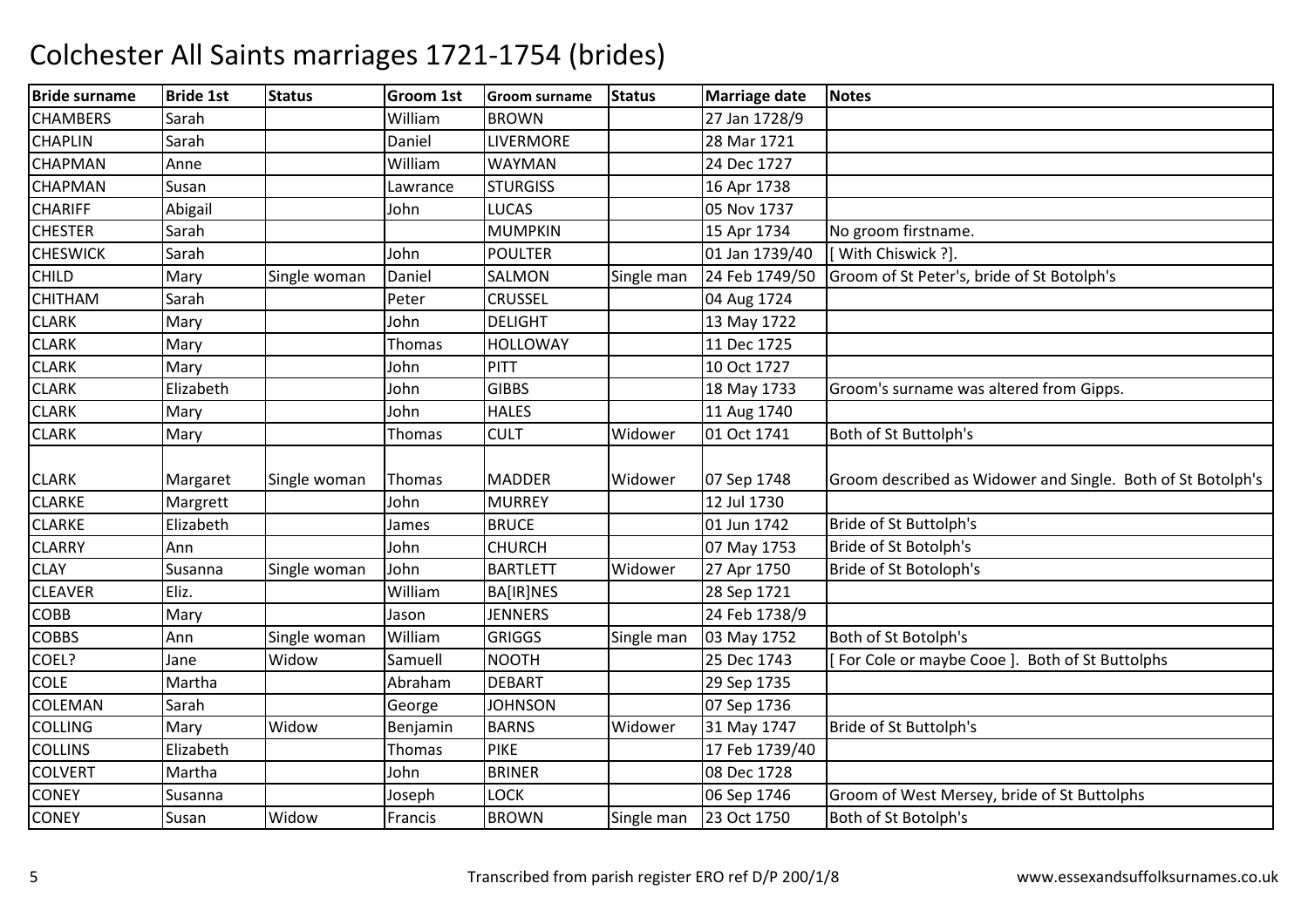| <b>Bride surname</b> | <b>Bride 1st</b> | <b>Status</b> | Groom 1st | <b>Groom surname</b> | <b>Status</b> | Marriage date  | <b>Notes</b>                                           |
|----------------------|------------------|---------------|-----------|----------------------|---------------|----------------|--------------------------------------------------------|
| COOE?                | Jane             | Widow         | Samuell   | <b>NOOTH</b>         |               | 25 Dec 1743    | For Cole or maybe Cooe ]. Both of St Buttolphs         |
| <b>COOK</b>          | Mary             |               | John      | <b>DOWNS</b>         |               | 17 Jun 1721    |                                                        |
| <b>COOK</b>          | Elizabeth        |               | Robert    | SAYWARD              |               | 21 Oct 1724    |                                                        |
| COOK                 | Martha           |               | John      | <b>HARROOD</b>       |               | 31 Jul 1726    | For Harrod or Harwood ?].                              |
| <b>COOK</b>          | Martha           |               | John      | <b>DURRANT</b>       |               | 15 Nov 1728    |                                                        |
| <b>COOK</b>          | Alice            |               | James     | <b>WAYMAN</b>        |               | 09 Sep 1739    |                                                        |
| <b>COOKE</b>         | Ann              | Single woman  | James     | <b>PARKER</b>        | Single man    | 12 Oct 1748    | Both of St Botolph's                                   |
| <b>COOPER</b>        | Susan            |               | Thomas    | GREENLEAF            |               | 10 Jun 1728    |                                                        |
| <b>COOPER</b>        | Sarah            |               | Thomas    | <b>BRIDGE</b>        |               | 23 Jun 1730    |                                                        |
| <b>COOPPER</b>       | Sarah            |               | John      | <b>GARLAND</b>       |               | 12 Oct 1746    | Both of St Buttolph's                                  |
| <b>COOT</b>          | Elizabeth        |               | John      | <b>FENNER</b>        |               | 06 Jan 1729/30 |                                                        |
| <b>COPPIN</b>        | Marg't           |               | Richard   | <b>WATTS</b>         |               | 25 Dec 1753    | Bride of St Botolph's                                  |
| <b>CORSTON</b>       | Ann              | Single woman  | George    | <b>GIBLIN</b>        | Single man    | 02 Feb 1750/1  | Both of Buers [ Bures ].                               |
| <b>COWELL</b>        | Eliz'h           | Single woman  | John      | <b>SPOONER</b>       | Single man    | 17 Jan 1748/9  | Both of St Botolph's                                   |
| <b>CRACKNEL</b>      | Mary             | Widow         | John      | <b>WILSON</b>        | Single man    | 08 Feb 1751/2  | Bride of Chick St Osyth                                |
| <b>CRAMPHORN</b>     | Margaret         |               | Robert    | <b>CROSSBY</b>       | Widower       | 19 Aug 1751    | Groom of St Peter's, bride of St Botolph's             |
| <b>CRICKET</b>       | Mary             | Single woman  | Philip    | <b>WOODTHORPE</b>    | Single man    | 09 Nov 1750    | Both of St Botolph's                                   |
| <b>CROFT</b>         | Hannah           |               | Peter     | <b>CRICKETT</b>      |               | 12 Jun 1735    |                                                        |
| <b>CROW</b>          | Elizabeth        |               | Samuel    | <b>GUSTERSON</b>     |               | * Dec 1732     |                                                        |
| <b>CROW</b>          | Sarah            |               | Edward    | <b>WILKINSON</b>     | Widower       | 29 May 1743    | Groom of St Giles, bride of St Buttolphs               |
| <b>CRYSELL</b>       | Mary             |               | Francis   | <b>APPLEBY</b>       |               | 13 Jul 1738    |                                                        |
| <b>CURTIS</b>        | Ann              |               | Daniel    | PILLSTOW             |               | 30 Nov 1732    | Groom's surname altered from Pillstoe?                 |
| <b>CURTIS</b>        | Sarah            |               | Samuel    | SHEERCRAFT           |               | 24 Dec 1738    | [For Shearcroft ?].                                    |
| <b>CURTIS</b>        | Ann              | Widow         | Gilbert   | <b>NEVILLE</b>       | Widower       | 17 May 1750    | Bride of St Botoloph's                                 |
|                      |                  |               |           |                      |               |                | Bride's surname altered perhaps from Dersney. [ Disney |
| D*SNEY               | Mary             |               | Samuel    | <b>MALLARD</b>       |               | 24 Dec 1732    | maybe?].                                               |
| <b>DANIELL</b>       | Sarah            |               | William   | <b>DORE</b>          |               | 16 Aug 1734    | Altered from Daniels. [For Daw ?].                     |
| <b>DAVIES</b>        | Ann              |               | Daniel    | <b>LIES</b>          |               | 26 Aug 1753    | Bride of St Botolph's                                  |
| <b>DAVIS</b>         | Ann              |               | Samuel    | <b>BUXTON</b>        |               | 22 Sep 1734    |                                                        |
| <b>DAW</b>           | Hannah           | Widow         | Joseph    | <b>PARMENTER</b>     | Single man    | 10 Feb 1751/2  | Bride of St Botolph's                                  |
| <b>DAWKINS</b>       | Mary             |               | Thomas    | <b>REYNOLDS</b>      |               | 11 Jun 1738    |                                                        |
| <b>DAY</b>           | Frances          |               | David     | <b>HAM</b>           |               | 18 Oct 1734    |                                                        |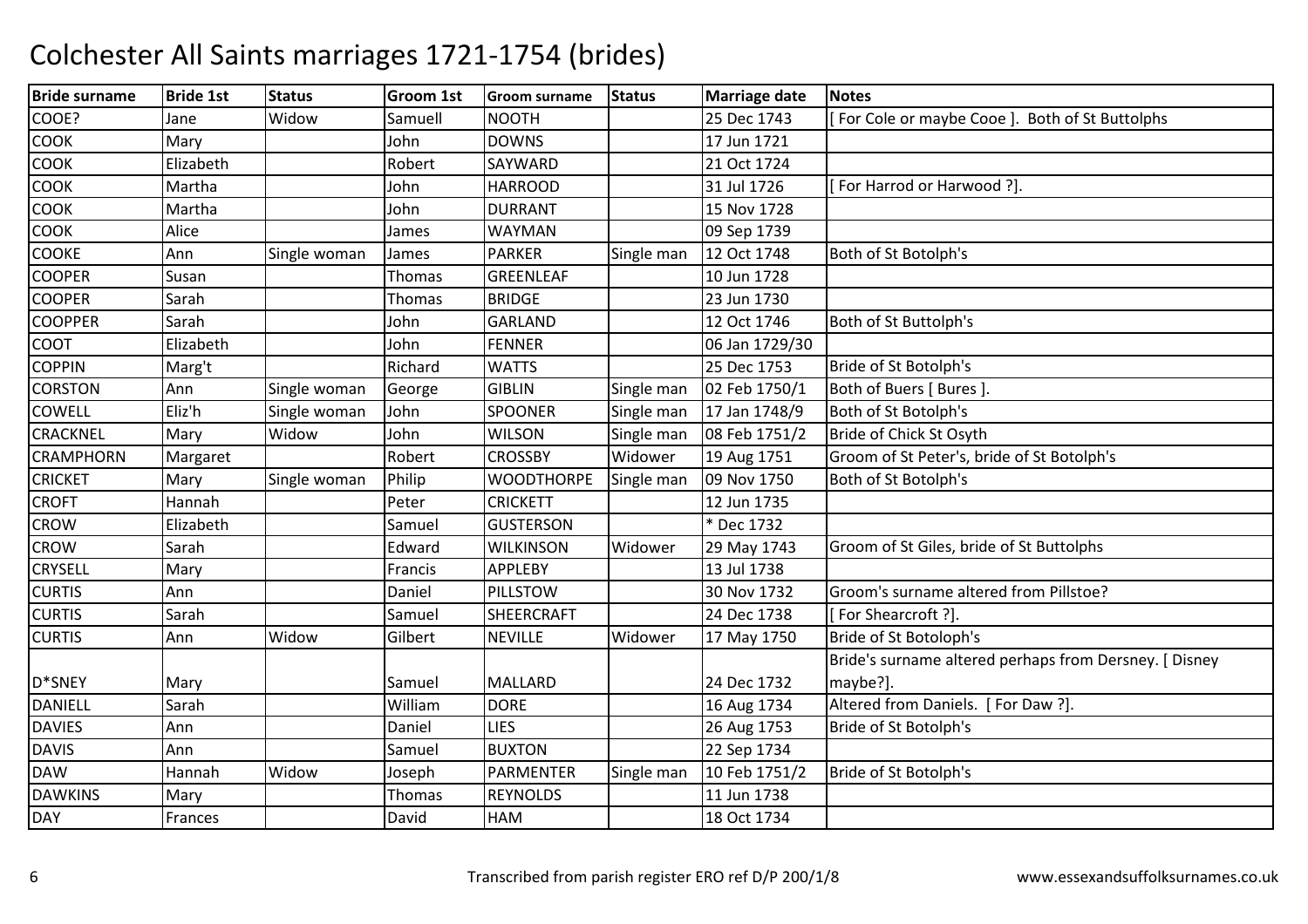| <b>Bride surname</b> | <b>Bride 1st</b> | <b>Status</b> | <b>Groom 1st</b> | <b>Groom surname</b> | <b>Status</b> | <b>Marriage date</b> | <b>Notes</b>                                       |
|----------------------|------------------|---------------|------------------|----------------------|---------------|----------------------|----------------------------------------------------|
| <b>DAY</b>           | Mary             | Single woman  | Joseph           | <b>SHEPHERD</b>      | Single man    | 07 Jun 1750          | Groom of Stanway, bride of St Botolph's            |
| <b>DEATH</b>         | Martha           |               | Groves           | <b>BAKER</b>         |               | 04 Dec 1736          |                                                    |
| <b>DECKER</b>        | Margaret         |               | Samuel           | <b>JOHNSON</b>       |               | 14 Jul 1729          |                                                    |
| <b>DELIGHT</b>       | Sarah            |               | John             | <b>PITT</b>          |               | 25 Dec 1721          |                                                    |
| <b>DELIGHT</b>       | Mary             |               | Joseph           | <b>COLLINS</b>       |               | 27 Dec 1732          |                                                    |
| <b>DELIGHT</b>       | Elizabeth        |               | John             | <b>WALLET</b>        |               | 30 Mar 1741          |                                                    |
| <b>DENNIS</b>        | Mary             |               | William          | <b>ROBERTS</b>       |               | 23 May 1727          |                                                    |
| <b>DENNIS</b>        | Abigail          |               | Cornelius        | <b>MALDEN</b>        |               | 18 Feb 1728/9        |                                                    |
| <b>DENNIS</b>        | Hannah           |               | William          | <b>SMYTHIES</b>      |               | 16 Jun 1737          |                                                    |
| <b>DICKINSON</b>     | Alice            |               | Henry            | <b>GREEN</b>         |               | 06 Jul 1738          |                                                    |
| <b>DIXON</b>         | Mary             |               | George           | <b>BULL</b>          |               | 01 May 1722          |                                                    |
| <b>DIXON</b>         | Hannah           |               | Peter            | CRESWELL             | Widower       | 06 Jun 1742          | Groom of St James, bride of St Buttolphs           |
| <b>DOGGET</b>        | Mary             | Widow         | Robert           | <b>OSBORN</b>        | Widower       | 05 Feb 1749/50       | Both of St Botolph's                               |
| <b>DOLIN</b>         | Sarah            |               | John             | <b>WINDALL</b>       |               | 08 Jul 1722          |                                                    |
| <b>DOWNES</b>        | Martha           |               | Robert           | <b>HAISLER</b>       |               | 29 Apr 1722          |                                                    |
| <b>DRAPER</b>        | Mary             |               | John             | <b>STEPHENS</b>      |               | 18 Oct 1722          |                                                    |
| <b>DRAPER</b>        | Sarah            |               | Henry            | <b>JOHNSON</b>       |               | 27 Jun 1732          |                                                    |
| <b>DUFFIELD</b>      | Mary             |               | William          | <b>RICHARDSON</b>    |               | 18 May 1730          |                                                    |
| <b>DUFFIELD</b>      | Susan            |               | Phillip          | SANSOM               |               | 02 Feb 1736/7        |                                                    |
| <b>DUMOLYNE</b>      | Elizabeth        |               | William          | <b>FINCH</b>         |               | 17 Jan 1731/2        | Bride's surname was altered, can't tell from what. |
| <b>DUNNINGHAM</b>    | Ann              | Widow         | Edward           | <b>FINCH</b>         | Widower       | 01 Dec 1751          | Groom of St James's, bride of St Botolph's         |
| <b>EAGLE</b>         | Rebecca          |               | Robert           | SPARLING             |               | 10 Dec 1728          |                                                    |
| EAGLE                | Mary             |               | John             | <b>JAMES</b>         |               | 22 Aug 1731          |                                                    |
| <b>EAGLE</b>         | Sarah            | Widow         | Richard          | <b>FRENCH</b>        | Widower       | 17 Aug 1749          | Bride of St Botoloph's                             |
| <b>EASTY</b>         | Mary             |               | John             | <b>STRATFORD</b>     |               | 29 Apr 1725          |                                                    |
| <b>EDIS</b>          | Mary             |               | William          | <b>HOLLOWAY</b>      |               | 19 Dec 1722          | [For Eddis ?].                                     |
| <b>EDLYNE</b>        | Judith           |               | Jeremiah         | <b>DANIEL</b>        | Widower       | 01 Jan 1746/7        | Mr JD & Mrs JE.                                    |
| EDWARD               | Ann              | Single woman  | Daniel           | <b>GULL</b>          | Single man    | 08 Oct 1750          | <b>Both of Dedham</b>                              |
| <b>EGHAM</b>         | Hannah           |               | John             | <b>MARTIN</b>        |               | 15 Jul 1729          |                                                    |
| <b>ELLINGFORD</b>    | Mary             |               | Richard          | SALLOWS              |               | 25 Sep 1736          |                                                    |
| <b>ELSEWAY</b>       | <b>Bridget</b>   |               | Richard          | <b>FARTHING</b>      |               | 10 Nov 1724          |                                                    |
| <b>ENNEWS</b>        | Susannah         |               | Nathaniel        | PAIN                 |               | 06 Jun 1731          |                                                    |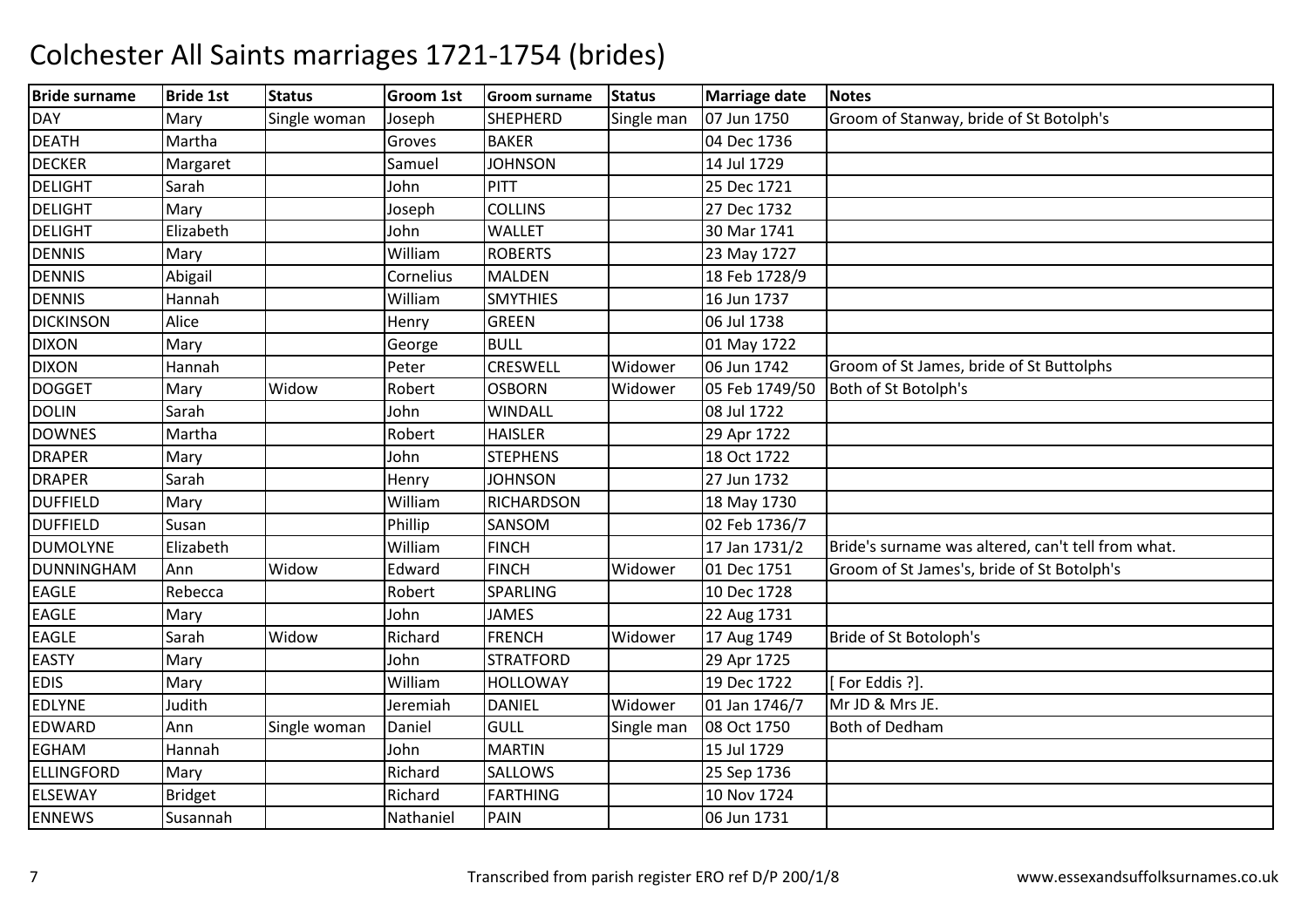| <b>Bride surname</b> | <b>Bride 1st</b> | <b>Status</b> | Groom 1st | <b>Groom surname</b> | <b>Status</b> | <b>Marriage date</b> | <b>Notes</b>                                  |
|----------------------|------------------|---------------|-----------|----------------------|---------------|----------------------|-----------------------------------------------|
| <b>EVERETT</b>       | Eliz'h           | Widow         | John      | <b>COBBS</b>         | Widower       | 07 May 1750          | Bride of St Botoloph's                        |
| <b>EVERIT</b>        | Susanna          |               | Abraham   | <b>THIRMWOOD</b>     |               | 02 Feb 1723/4        |                                               |
| <b>EVERIT</b>        | Sarah            |               | Robert    | <b>GOSTLIN</b>       | Widower       | 23 Nov 1742          | Groom of St Leonards, bride of St Buttolphs   |
| <b>EVERITT</b>       | Elizabeth        |               | Samuell   | <b>WILLIAMS</b>      |               | 30 May 1738          |                                               |
| <b>EVERITT</b>       | Sarah            |               | John      | <b>BUNNER</b>        |               | 21 Dec 1740          | [For Bonner ?].                               |
| FALTHAM?             | Mary             | Single woman  | John      | <b>MAPLES</b>        | Bachelor      | 24 Feb 1741/2        | Bride of St Buttolph's                        |
| <b>FARNHAM</b>       | Sarah            |               | Joseph    | PAGE                 |               | 22 Apr 1739          |                                               |
| <b>FARREN</b>        | Sarah            |               | John      | <b>JUNERS</b>        |               | 10 Jun 1743          | For Jenners ?]. Both of St Buttolphs          |
| <b>FARRING</b>       | Rachael          |               | Andrew    | <b>HALL</b>          |               | 26 Sep 1753          | [For Farren etc ?]. Bride of St Botolph's     |
| <b>FEATHERSTONE</b>  | Elizabeth        |               | Joseph    | <b>MILLER</b>        |               | 27 May 1735          |                                               |
| <b>FEATHERSTONE</b>  | Elizabeth        |               | John      | <b>TROWLES</b>       |               | 14 Sep 1735          |                                               |
| <b>FIELD</b>         | Mary             |               | Michael   | <b>BLANFIELD</b>     |               | 11 May 1747          | Bride of St Buttolph's                        |
| <b>FIELD</b>         | Martha           | Single woman  | John      | SERJEANT             | Widower       | 24 Sep 1750          | Groom of St Mary Magdalen                     |
| <b>FILBRICK</b>      | Susan            |               | John      | <b>HEAD</b>          |               | 11 Apr 1721          |                                               |
| <b>FILBRICK</b>      | Sarah            |               | John      | <b>PURKIS</b>        |               | 25 May 1729          |                                               |
| <b>FINCH</b>         | Anne             |               | William   | <b>STACEY</b>        |               | 28 Oct 1722          |                                               |
| <b>FISHER</b>        | Mary             |               | Joseph    | <b>RUGGELS</b>       |               | 30 Dec 1736          |                                               |
| <b>FITCH</b>         | Grace            |               | John      | <b>BAWTREE</b>       |               | 19 Dec 1732          |                                               |
| <b>FITCH</b>         | Elizabeth        |               | John      | <b>EVERITT</b>       |               | 20 Dec 1739          |                                               |
| <b>FITCH</b>         | Sarah            | Single woman  | Albertus  | <b>BEVAN</b>         | Single man    | 30 Oct 1741          |                                               |
| <b>FITCH</b>         | Eliz.            |               | Benjamin  | <b>KNOCK</b>         |               | 27 May 1753          | Bride of St Botolph's                         |
| <b>FLACK</b>         | Sarah            | Widow         | Abrah'm   | <b>SMITH</b>         |               | 19 Aug 1753          | bride of St Bot. [St Botolph's]               |
| <b>FLANNER</b>       | Susan            |               | Samuel    | <b>PHILIPS</b>       |               | 02 Aug 1728          |                                               |
| <b>FLOOD</b>         | Cicily           |               | Edward    | <b>DENT</b>          |               | 05 Feb 1738/9        |                                               |
| <b>FLOOD</b>         | Ann              | Single woman  | Henry     | <b>BURGIS</b>        |               | 15 Aug 1751          | Groom of St Peter's, bride of St Botolph's    |
| <b>FLUEELLIN</b>     | Elizabeth        |               | Elnathan  | <b>OXBROUGH</b>      |               | 31 May 1737          |                                               |
| FORD                 | Elizabeth        |               | William   | <b>ROW</b>           |               | 07 Feb 1740/1        |                                               |
| <b>FOREMAN</b>       | Rebecca          |               | Lucas     | <b>BROMLY</b>        |               | 21 Jul 1741          |                                               |
| <b>FORSEY</b>        | Mary             |               | William   | <b>UNDERWOOD</b>     |               | 27 Oct 1731          |                                               |
| <b>FORSTER</b>       | Ann              |               | Benjamin  | <b>BROWN</b>         |               | 25 Aug 1725          |                                               |
| <b>FOSTER</b>        | Elizabeth        |               | John      | <b>DOWTRY</b>        |               | 15 Jun 1735          |                                               |
| <b>FOWLER</b>        | Eliz.            |               | Robt.     | <b>COCK</b>          |               | 03 May 1753          | Groom of Mersea Island, bride of St Botolph's |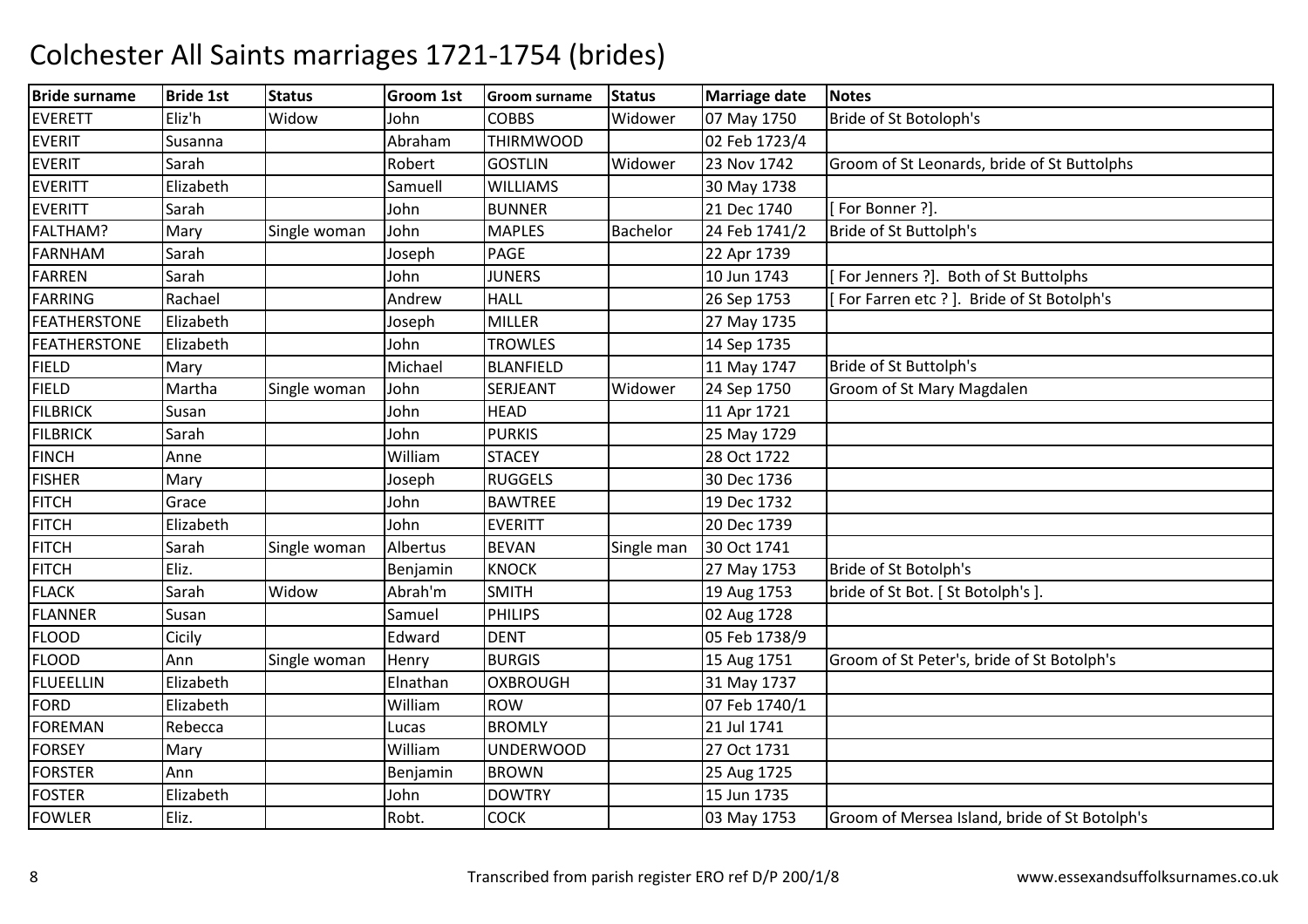| <b>Bride surname</b> | <b>Bride 1st</b> | <b>Status</b> | Groom 1st       | <b>Groom surname</b> | <b>Status</b> | <b>Marriage date</b> | <b>Notes</b>                                |
|----------------------|------------------|---------------|-----------------|----------------------|---------------|----------------------|---------------------------------------------|
| <b>FRANCE</b>        | Susan            | Single woman  | Peter           | <b>GIBSON</b>        | Widower       | 03 Feb 1751/2        | Bride of St Botolph's                       |
| <b>FRANCES</b>       | Sarah            |               | William         | <b>WOOD</b>          |               | 22 Oct 1731          |                                             |
| <b>FRANCES</b>       | Amey             |               | John            | <b>BROWN</b>         |               | 02 Jul 1738          |                                             |
| <b>FRANCES</b>       | Elizabeth        |               | William         | <b>REASON</b>        |               | 11 Dec 1739          |                                             |
| <b>FRENCH</b>        | Elizabeth        |               | Thomas          | <b>CUTLER</b>        |               | 24 May 1736          |                                             |
| <b>FRENCH</b>        | Ann              |               | <b>Barzilla</b> | ANGEIR               |               | 23 Nov 1738          | [Angier]                                    |
| <b>FROST</b>         | Sarah            |               | William         | <b>BAYLY</b>         |               | 26 Jan 1728/9        |                                             |
| <b>FROST</b>         | Martha           |               | Joshuah         | <b>PURCHAS</b>       |               | 23 Jun 1741          |                                             |
| <b>FROST</b>         | Hananh           |               | John            | <b>PURKIS</b>        | Widower       | 02 Dec 1744          | Groom of St Buttolphs, bride of Lexden      |
| <b>GADD</b>          | Anne             |               | Thomas          | LAMB                 |               | 06 Nov 1725          |                                             |
| <b>GAGE</b>          | Sarah            |               | John            | <b>BARLOW</b>        |               | 30 Sep 1723          |                                             |
| <b>GAGE</b>          | Mary             |               | George          | <b>DAY</b>           |               | 24 Aug 1725          |                                             |
| <b>GANT</b>          | Hannah           |               | Samuel          | <b>CRUSWELL</b>      |               | 21 Feb 1730/1        | [See Cresswell / Crussall and varieties].   |
| <b>GARLAND</b>       | Mary             | Single woman  | Henry           | <b>ALLSTONE</b>      | Single man    | 21 Sep 1748          | Both of St Botolph's                        |
| <b>GARLAND</b>       | Eliz.            | Single woman  | Samuel          | LAWRENCE             | Single man    | 05 Nov 1752          | Both of St Botolph's                        |
| <b>GARLAND</b>       | Eliz.            |               | Philip          | <b>FIELD</b>         |               | 14 Apr 1754          | Bride of St Botolph's                       |
| <b>GARLIN</b>        | Ann              |               | Edward          | <b>CONNISH</b>       |               | 04 Jul 1731          | [For Cornish, Garling / Garland ?].         |
| <b>GARNET</b>        | Sarah            |               | Samuel          | <b>COOPER</b>        |               | 14 Feb 1723/4        |                                             |
| <b>GARNETT</b>       | Eliz.            |               | William         | <b>ROUSE</b>         |               | 30 Sep 1746          | Groom of St Leonards, bride of St Buttolphs |
| <b>GIBBS</b>         | Eliz'h           | Widow         | Daniel          | <b>WRIGHT</b>        | Single man    | 31 Oct 1749          | Bride of St Botoloph's                      |
| <b>GIBSON</b>        | Mary             |               | George          | <b>FENN</b>          |               | 04 Aug 1723          |                                             |
| <b>GIBSON</b>        | Elizabeth        |               | William         | <b>BONES</b>         |               | 20 Aug 1739          | Altered from Bowes.                         |
| <b>GIBSON</b>        | Martha           | Single woman  | Benjamin        | <b>MURPHY</b>        | Single man    | 12 May 1751          | Both of St Botolph's                        |
| <b>GILBERT</b>       | Hannah           |               | <b>Thomas</b>   | <b>GARLAND</b>       | Widower       | 25 Nov 1744          | Both of St Buttolph's                       |
| <b>GIPSON</b>        | Ann              |               | Benjamin        | <b>CROSS</b>         |               | 29 Sep 1731          |                                             |
| <b>GLADWYN</b>       | Martha           |               | Philip          | <b>MEAN</b>          |               | 15 Jul 1729          |                                             |
| <b>GOLDEN</b>        | Mary             |               | John            | <b>THORN</b>         |               | 10 Nov 1732          |                                             |
| <b>GONNER</b>        | Eliz'h           | Single woman  | William         | <b>COOKE</b>         | Single man    | 01 Sep 1751          | Both of St Botolph's                        |
| <b>GOSSARD</b>       | Mary             |               | Robert          | <b>POTTLE</b>        |               | 01 Sep 1730          | Bride surname later altered from Gassard?   |
| <b>GOULD</b>         | Eliz.            |               | John            | <b>GOSNALL</b>       |               | 11 Nov 1744          | Groom of St Buttolphs                       |
| <b>GRANT</b>         | Susan            | Single woman  | Charles         | <b>CATER</b>         | Single man    | 29 Jan 1748/9        | Groom of St Martin's                        |
| <b>GREEN</b>         | Elizabeth        |               | Nathaniel       | <b>DOWNS</b>         |               | 08 Dec 1728          |                                             |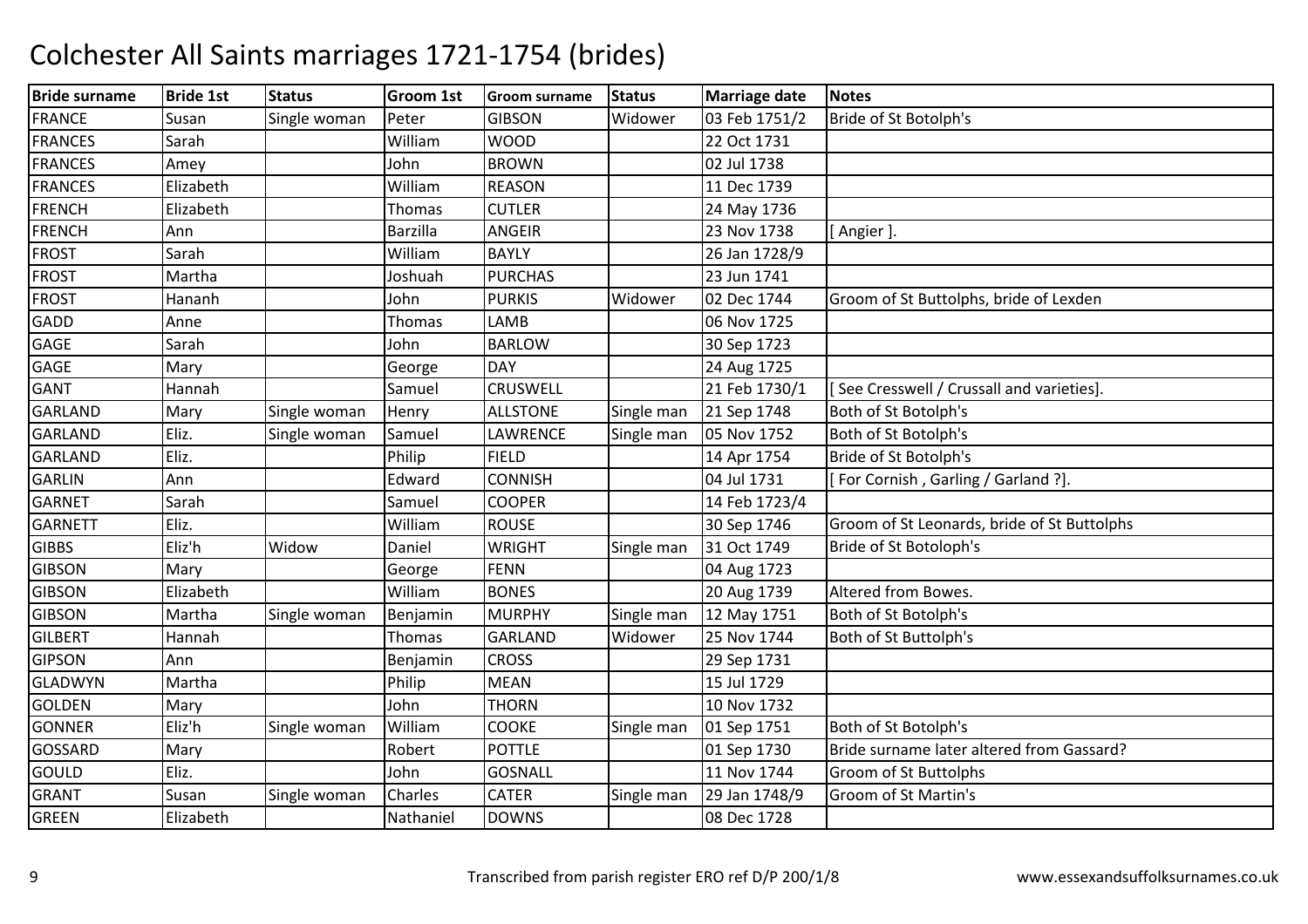| <b>Bride surname</b> | <b>Bride 1st</b> | <b>Status</b> | <b>Groom 1st</b> | <b>Groom surname</b> | <b>Status</b> | <b>Marriage date</b> | <b>Notes</b>                                                 |
|----------------------|------------------|---------------|------------------|----------------------|---------------|----------------------|--------------------------------------------------------------|
| <b>GREEN</b>         | Alice            |               | John             | <b>DICKINSON</b>     |               | 18 Apr 1731          |                                                              |
| <b>GREEN</b>         | Elizabeth        |               | Thomas           | <b>HAWOOD</b>        |               | 20 Feb 1731/2        |                                                              |
| <b>GREEN</b>         | Mary             | Single woman  | Michael          | <b>CLARK</b>         | Widower       | 31 May 1747          | Both of St Botolph's                                         |
| <b>GRIGGS</b>        | Sarah            |               | James            | <b>DEEKES</b>        |               | 14 May 1721          |                                                              |
| <b>GRIGGS</b>        | Mary             | Widow         | Peter            | <b>GIBSON</b>        | Widower       | 16 Apr 1750          | Both of St Botolph's                                         |
| <b>GROOM</b>         | Sarah            |               | Joshua           | <b>SPARK</b>         |               | 25 Mar 1722          |                                                              |
| <b>GROOM</b>         | Sarah            |               | Samuel           | FARRIN               |               | 05 Dec 1725          |                                                              |
| <b>GROOM</b>         | Ann              |               | John             | <b>FROW</b>          |               | 19 Sep 1731          |                                                              |
| <b>GROOM</b>         | Elizabeth        |               | Thomas           | <b>BARNES</b>        |               | 26 Dec 1731          |                                                              |
| <b>GROOM</b>         | Elizabeth        |               | Nathaniel        | <b>PAIN</b>          |               | 11 Jun 1733          |                                                              |
| <b>GROOM</b>         | Mary             |               | James            | <b>TOWNSHEND</b>     |               | 24 Apr 1740          |                                                              |
| <b>GROVES</b>        | Susan            |               | Isaac            | LENHAM               |               | 01 May 1734          |                                                              |
| <b>HALES</b>         | Elizabeth        |               | John             | SARJEANT             |               | 27 Dec 1726          |                                                              |
| <b>HALES</b>         | Sarah            |               | Charles          | <b>OXBROUGH</b>      |               | 08 Apr 1733          |                                                              |
| <b>HALL</b>          | Rebecca          | Single woman  | Robert           | WAYLAND              | Single man    | 07 Apr 1751          | Both of St Botolph's                                         |
| <b>HALLS</b>         | Mary             |               | Andrew           | <b>MURRILS</b>       |               | 18 Jan 1746/7        | Groom of St Giles, bride of St Buttolphs                     |
| <b>HAMM</b>          | Susan            |               | Nathaniel        | <b>STACY</b>         |               | 10 Jan 1739/40       | This record was duplicated showing, Stacey and Susam.        |
| <b>HANKEN</b>        | Elizabeth        |               | John             | <b>COBBS</b>         |               | 09 Feb 1730/1        |                                                              |
| <b>HANKIN</b>        | Sarah            | Single woman  | John             | <b>PACK</b>          | Single man    | 09 Sep 1751          | Both of St Botolph's                                         |
| <b>HARDY</b>         | Mary             |               | Samuel           | <b>FITCH</b>         |               | 09 Jul 1721          |                                                              |
| <b>HARDY</b>         | Eliz.            |               | John             | <b>KIDBEY</b>        |               | 16 Mar 1745/6        | Both of St Buttolph's                                        |
| <b>HARDY</b>         | Mary             | Single woman  | William          | <b>COOKE</b>         | Single man    | 31 Dec 1751          | <b>Both of Beaumont</b>                                      |
| <b>HARISON</b>       | Eliz'h           | Single woman  | Edward           | <b>FENN</b>          | Single man    | 18 Jun 1749          | Both of St Botolph's                                         |
| <b>HARLOW</b>        | Penelope         |               | Joseph           | <b>BURNHAM</b>       |               | 09 Dec 1724          |                                                              |
| <b>HARRIS</b>        | Mary             |               | Francis          | <b>DROSE</b>         |               | 19 Dec 1731          |                                                              |
| <b>HARRIS</b>        | Mary             |               | William          | <b>CHAPMAN</b>       |               | 08 Nov 1733          |                                                              |
| <b>HARRIS</b>        | Susan            |               | Thomas           | <b>KENT</b>          |               | 04 Mar 1738/9        |                                                              |
| <b>HARRISON</b>      | Elizabeth        |               | Thomas           | <b>POST</b>          |               | 13 Apr 1726          |                                                              |
| <b>HARRISON</b>      | Elizabeth        |               | John             | WEGG                 |               | 15 Sep 1728          |                                                              |
| <b>HARRISON</b>      | Mary             |               | Timothy          | <b>JONES</b>         |               | 11 Aug 1735          |                                                              |
|                      |                  |               |                  |                      |               |                      | Groom of Lachingdon [ Latchingdon nr Chelmsford ?]. Bride of |
| <b>HARRISON</b>      | Susan            |               | John             | <b>GRINDLY</b>       | Bachelor      | 28 Mar 1742          | <b>Mistly Thorn</b>                                          |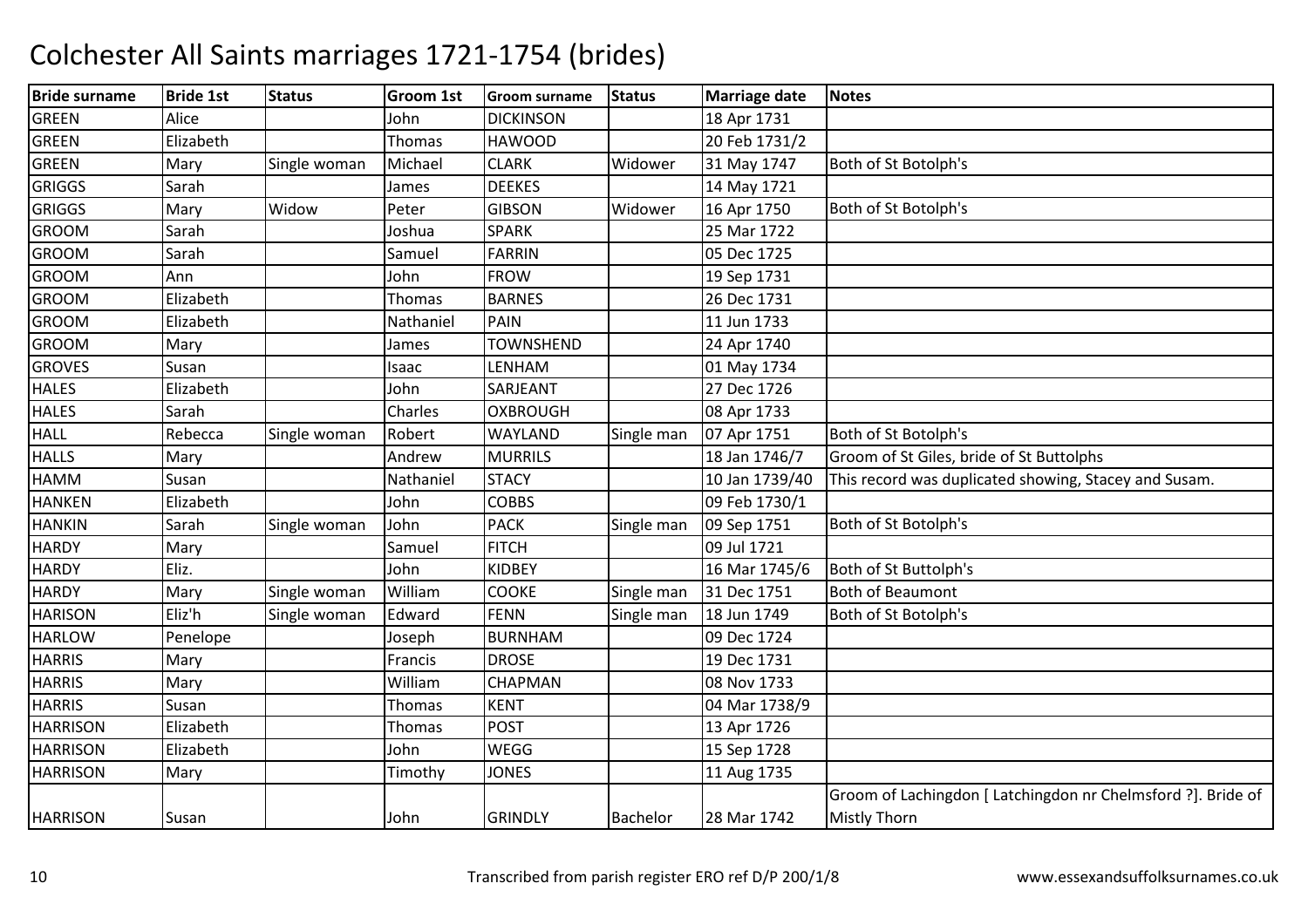| <b>Bride surname</b> | <b>Bride 1st</b> | <b>Status</b> | Groom 1st     | <b>Groom surname</b> | <b>Status</b> | Marriage date | <b>Notes</b>                                                      |
|----------------------|------------------|---------------|---------------|----------------------|---------------|---------------|-------------------------------------------------------------------|
| <b>HARROD</b>        | Elizabeth        | Single woman  | Isaac         | <b>CLAYPOLE</b>      | Single man    | 28 Jul 1747   | Groom of St Mary's, bride of St Botolph's                         |
| <b>HART</b>          | Hannah           | Single woman  | John          | <b>GOODWIN</b>       | Single man    | 27 Feb 1753   | Both of West Mersey [ Mersea ].                                   |
| HARUCH?              | Susanna          |               | Charles       | <b>STARLING</b>      |               | 12 May 1737   |                                                                   |
| <b>HARVEY</b>        | Mary             |               | Robert        | <b>TANNER</b>        |               | 04 Aug 1723   |                                                                   |
| <b>HARVEY</b>        | Ann              |               | John          | <b>DOOL</b>          |               | 04 Jul 1737   |                                                                   |
| <b>HARVEY</b>        | Mary             |               | Thomas        | <b>HERRINGTON</b>    | Widower       | 23 Sep 1751   |                                                                   |
| <b>HARWOOD</b>       | Elizabeth        |               | William       | <b>HOUGHTON</b>      |               | 16 Jul 1725   |                                                                   |
| <b>HARWOOD</b>       | Martha           |               | Robert        | <b>NEWTON</b>        |               | 17 Jul 1738   |                                                                   |
| <b>HASELL</b>        | Susan            |               | John          | <b>EDWARDS</b>       |               | 17 Jul 1738   |                                                                   |
|                      |                  |               |               |                      |               |               | Altered from Hakcell. [ Maybe erroneously, Hacksell is a          |
| <b>HASELL</b>        | Mary             |               | Ambrose       | <b>NICHOLS</b>       |               | 14 Oct 1740   | possibility ].                                                    |
| <b>HASKIN</b>        | Mary             |               | James         | <b>BISCOE</b>        |               | 08 Jul 1731   |                                                                   |
| <b>HASTEAD</b>       | Mary             |               | John          | <b>LESTER</b>        |               | 03 Aug 1726   | [For Halstead ?].                                                 |
| <b>HASTEAD</b>       | Mary             |               | Thomas        | <b>ESSEX</b>         |               | 23 Sep 1738   |                                                                   |
| <b>HAVENS</b>        | Esther           |               | Samuel        | <b>PHILIPS</b>       |               | 04 Jul 1724   |                                                                   |
| <b>HAWKIN</b>        | Mary             |               | John          | GOOD                 |               | 06 Jun 1750   | Groom of Norwich, bride of St Botolph's                           |
| <b>HAWKIS</b>        | Elizabeth        |               | Thomas        | <b>WRIGHT</b>        |               | 15 Sep 1728   |                                                                   |
|                      |                  |               |               |                      |               |               | Bride's surname overwritten, looks like it was Axle. [ For Hazell |
| <b>HAXSEL</b>        | Mary             |               | Phillip       | <b>CRESSELL</b>      |               | 01 Jul 1721   | ?]                                                                |
| <b>HAYWARD</b>       | Eliz.            |               | John          | HA[NU][CX]E          |               | 28 Mar 1722   | For Hanks ?].                                                     |
| <b>HAYWARD</b>       | Hannah           |               | Edward        | <b>HARVEY</b>        |               | 23 Apr 1730   |                                                                   |
| <b>HAYWARD</b>       | Sarah            |               | Richard       | <b>STRINGER</b>      |               | 24 Nov 1745   | Both of St Buttolph's                                             |
| <b>HAYWOOD</b>       | Sarah            | Single woman  | Richard       | <b>STRINGER</b>      | Single man    | 21 May 1750   | Both of St Botolph's                                              |
| <b>HAZEL</b>         | Mary             |               | Thomas        | PARTRIDGE            |               | 23 Jun 1747   | Both of Long Melford                                              |
| <b>HEARFIELD</b>     | Elizabeth        |               | Benjamin      | <b>HEARFIELD</b>     |               | 18 Jul 1736   |                                                                   |
| <b>HEMBLIN</b>       | Elizabeth        |               | Samuel        | <b>LAFFLIN</b>       |               | 29 Mar 1730   |                                                                   |
| <b>HEMLETT</b>       | <b>Bridget</b>   |               | John          | ANDREWS              |               | 25 Mar 1729   |                                                                   |
| <b>HENEY</b>         | Susan            |               | Richard       | <b>BACKHOUSE</b>     |               | 18 May 1721   |                                                                   |
| <b>HERD</b>          | Mary             |               | Short         | PEARTREE             |               | 27 May 1742   | Married at St Mary's Church. Bride of All Saints                  |
| <b>HIBBLE</b>        | Ann              |               | Stephen       | <b>PAIN</b>          |               | 02 May 1736   |                                                                   |
| <b>HILLS</b>         | Elizabeth        |               | <b>Bryant</b> | <b>KNOWLES</b>       |               | 27 May 1731   | Mr BK & Mrs EH.                                                   |
| <b>HILLS</b>         | Sarah            | Widow         | Richard       | PULLIN               |               | 04 Jun 1745   | Both of St Buttolph's                                             |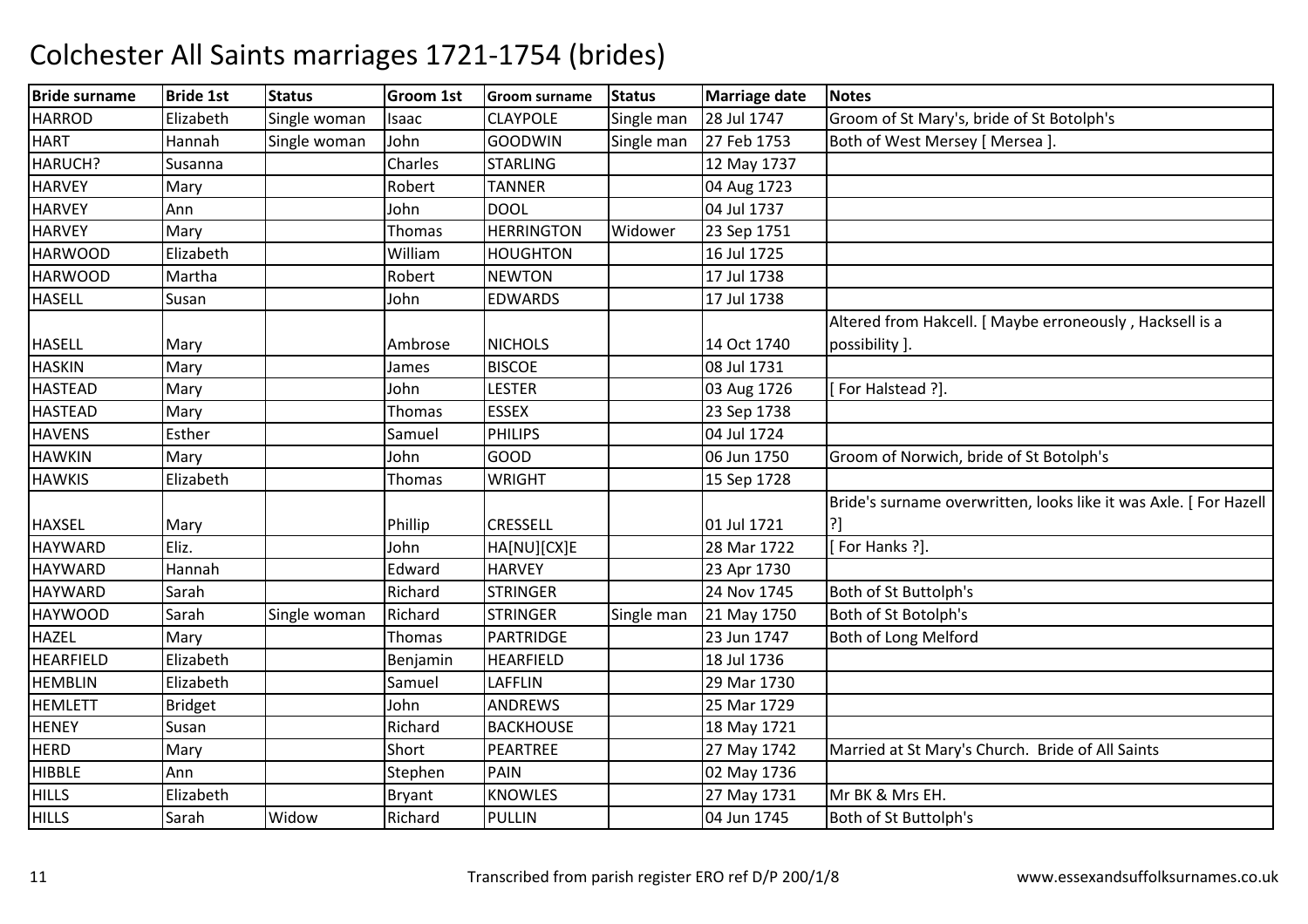| <b>Bride surname</b> | <b>Bride 1st</b> | <b>Status</b> | Groom 1st   | <b>Groom surname</b> | <b>Status</b> | <b>Marriage date</b> | <b>Notes</b>                                            |
|----------------------|------------------|---------------|-------------|----------------------|---------------|----------------------|---------------------------------------------------------|
| <b>HOCKER</b>        | Mary             | Single woman  | Robert      | <b>FORDHAM</b>       | Single man    | 30 Nov 1741          |                                                         |
| <b>HOCKER</b>        | Mary             | Widow         | Christopher | <b>MONK</b>          |               | 10 Apr 1743          | Both of St Buttolph's                                   |
| <b>HOLDER</b>        | Eliz'h           | Single woman  | John        | <b>COOKE</b>         | Single man    | 18 May 1750          | <b>Groom of Holy Trinity</b>                            |
| <b>HOLLAWAY</b>      | Rose             |               | Cornelius   | <b>ONYON</b>         |               | 23 Aug 1729          |                                                         |
| <b>HOLMES</b>        | Elizabeth        |               | John        | <b>NICHOLASON</b>    |               | 17 Mar 1733/4        |                                                         |
| <b>HOUGHTON</b>      | Elizabeth        | Widow         | Joseph      | <b>BASSIL</b>        | Widower       | 01 Mar 1741/2        | Both of St Buttolph's                                   |
| <b>HOWARD</b>        | Ann              | Widow         | John        | <b>OLIVE</b>         |               | 26 Sep 1742          |                                                         |
| <b>HOYT</b>          | Ann              |               | Thomas      | <b>COOK</b>          |               | 07 Nov 1736          |                                                         |
| <b>HUBBARD</b>       | Anne             |               | Richard     | <b>MORTON</b>        |               | 26 Dec 1727          |                                                         |
| <b>HULL</b>          | Margerett        |               | John        | <b>GROVES</b>        |               | 13 May 1740          |                                                         |
| <b>HUNT</b>          | Anne             |               | William     | <b>WAYMAN</b>        | Widower       | 21 Feb 1742/3        | WW, Jun.                                                |
|                      |                  |               |             |                      |               |                      | Groom's surname later altered from Wenham? [ Hupton for |
| <b>HUPTON</b>        | Sa[br]ah         |               | Christopher | <b>WINHAM</b>        |               | 25 Oct 1730          | Upton ?].                                               |
| <b>HURRY</b>         | Rebecca          | Widow         | James       | <b>FORDHAM</b>       | Widower       | 10 Nov 1741          |                                                         |
| <b>HUTTON</b>        | Anne             |               | John        | <b>WALLET</b>        |               | 19 Nov 1741          |                                                         |
| ING[AO]T             | Prudence         |               | Samuel      | <b>LATCH</b>         | Bachelor      | 08 Nov 1741          | For Ingate ?]. Groom of St Buttolph's                   |
| <b>INGATE</b>        | Ann              |               | William     | <b>SEALY</b>         |               | 16 Nov 1752          | <b>Bride of Berechurch</b>                              |
| <b>INMAN</b>         | Susan            |               | John        | <b>HARWOOD</b>       |               | 10 Jun 1728          |                                                         |
| <b>INMAN</b>         | Sarah            |               | Richard     | <b>MAN</b>           |               | 23 Dec 1733          |                                                         |
| <b>INMAN</b>         | Ester            |               | William     | <b>EVERITT</b>       |               | 02 Sep 1739          |                                                         |
| <b>INNES</b>         | Sarah            | Single woman  | John        | <b>WOODWARD</b>      | Single man    | 08 Jun 1747          | Innes was written above Jennings. Both of St Botolph's  |
| <b>JACKSON</b>       | Elizabeth        |               | William     | <b>BRADDEY</b>       |               | 02 Nov 1739          |                                                         |
| <b>JACKSON</b>       | Sarah            |               | William     | <b>WRIGHT</b>        |               | 23 Oct 1753          | Bride of St Botolph's                                   |
| <b>JEKYL</b>         | Rachel           | Single woman  | George      | <b>BLOMFIELD</b>     | Widower       | 01 Jun 1747          | <b>Bride of St Giles</b>                                |
| <b>JEKYLL</b>        | Mary             |               | Thomas      | <b>MILLS</b>         |               | 24 Aug 1738          |                                                         |
| <b>JENNER</b>        | Susan            |               | John        | <b>CONNEY</b>        |               | 09 Sep 1722          |                                                         |
| <b>JENNERS</b>       | Ester            |               | John        | <b>HOUCHIN</b>       |               | 04 Mar 1738/9        |                                                         |
| <b>JENNERS</b>       | Susan            | Single woman  | Joseph      | <b>MARTIN</b>        | Single man    | 06 Dec 1749          | Both of St Botolph's                                    |
| <b>JENNINGS</b>      | Mary             |               | Abraham     | <b>CHOPPIN</b>       |               | 03 Oct 1725          |                                                         |
| <b>JENNINGS</b>      | Ann              |               | Robert      | <b>BRAY</b>          |               | 21 Jan 1733/4        |                                                         |
| <b>JENNINGS</b>      | Sarah            | Single woman  | John        | WOODWARD             | Single man    | 08 Jun 1747          | Innes was written above Jennings. Both of St Botolph's  |
| <b>JOHNSON</b>       | Mary             |               | John        | <b>LAMBERT</b>       |               | 02 Mar 1730/1        |                                                         |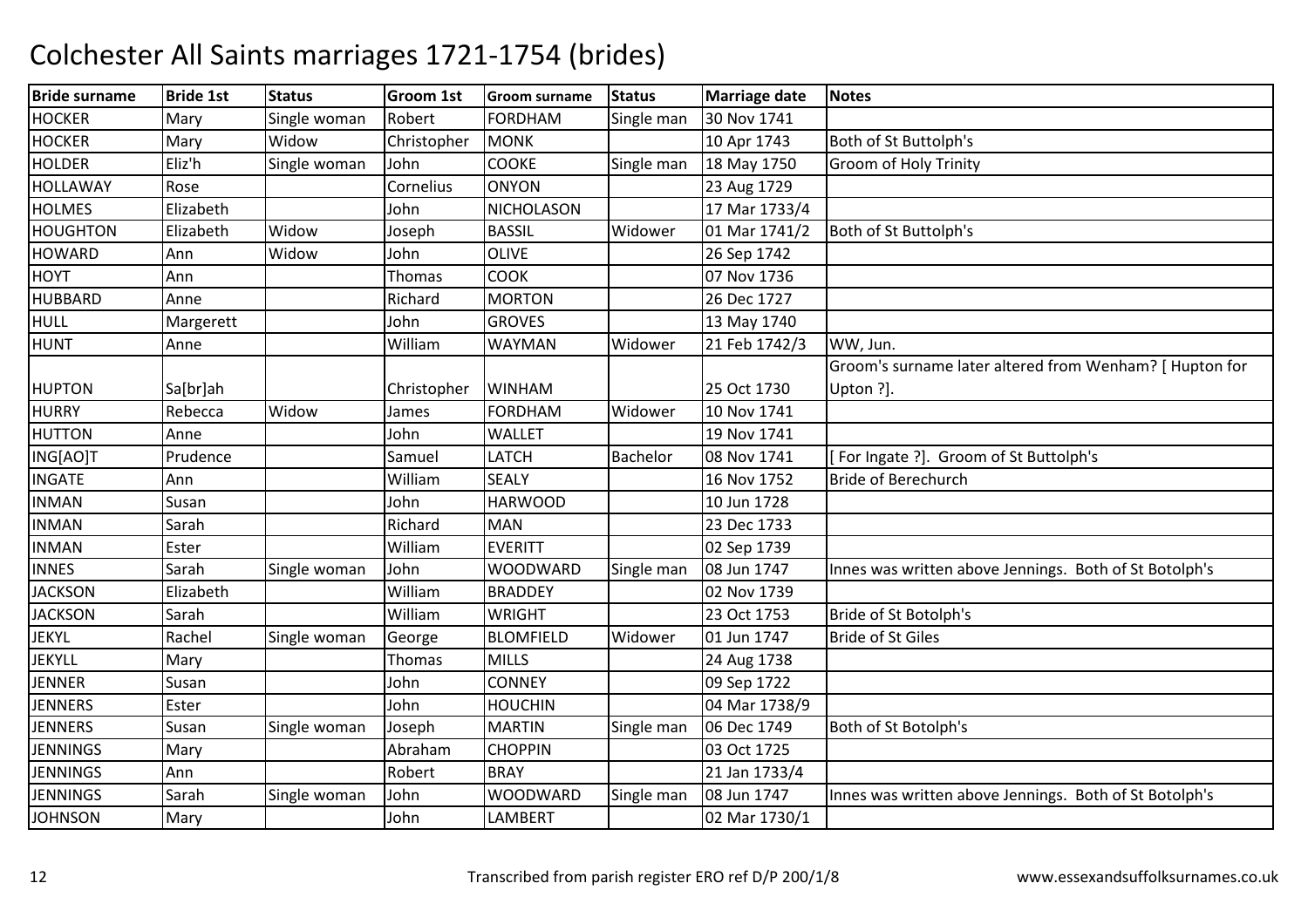| <b>Bride surname</b> | <b>Bride 1st</b> | <b>Status</b> | Groom 1st      | <b>Groom surname</b> | <b>Status</b> | <b>Marriage date</b> | <b>Notes</b>                                             |
|----------------------|------------------|---------------|----------------|----------------------|---------------|----------------------|----------------------------------------------------------|
| <b>JOHNSON</b>       | Mary             |               | Abraham        | <b>LUFKIN</b>        |               | 09 Oct 1736          |                                                          |
| <b>JOHNSON</b>       | Martha           |               | William        | <b>BEVERLY</b>       |               | 01 Jun 1742          | Groom of St James                                        |
| <b>JOHNSON</b>       | Eliz'h           | Single woman  | Robert         | <b>GODFRAY</b>       | Single man    | 03 Jan 1748/9        | Groom of St Botolph's                                    |
| <b>JOHNSON</b>       | Sarah            |               | <b>Thomas</b>  | <b>WEBB</b>          |               | 04 Jun 1749          | Bride of St Botoloph's                                   |
| <b>JONES</b>         | Margaret         | Widow         | Richard        | <b>HARRIS</b>        | Widower       | 15 Jan 1749/50       | Bride of St Botoloph's                                   |
| <b>JOY</b>           | Rebecca          |               | Benjamin       | <b>OLIVER</b>        |               | 19 Jan 1724/5        |                                                          |
| <b>KEAR</b>          | Ann              |               | Thomas         | <b>KEEBLE</b>        |               | 08 Jan 1738/9        | [For Keir ?].                                            |
| <b>KEEBLE</b>        | Susanna          |               | William        | <b>KEEBLE</b>        |               | 18 Jun 1731          |                                                          |
| <b>KEEBLE</b>        | Sarah            |               | George         | <b>HALSTEAD</b>      |               | 25 Apr 1753          | Bride of St Botolph's                                    |
| <b>KELLISON</b>      | Mary             |               | John           | <b>HARRIS</b>        |               | 07 May 1730          |                                                          |
|                      |                  |               |                |                      |               |                      | Licence. Married at Stanway. Undated. Groom of St James, |
| <b>KELLY</b>         | Susan            |               | George         | <b>WITHERLY</b>      |               | $* * 1742$           | bride of All Saints                                      |
| <b>KEMP</b>          | Elizabeth        |               | Joseph         | <b>BUSH</b>          |               | 06 Dec 1730          |                                                          |
| <b>KEMP</b>          | Grace            |               | Richard        | <b>HOLMES</b>        |               | 26 Sep 1736          |                                                          |
| <b>KENDALL</b>       | Elizabeth        |               | Jonathan       | <b>SCOTT</b>         |               | 20 Feb 1734/5        |                                                          |
| <b>KETTLE</b>        | Elizabeth        |               | John           | <b>FILLBRICK</b>     |               | 03 Sep 1734          |                                                          |
| <b>KEYS</b>          | Catherine        |               | John           | <b>TALWORTH</b>      |               | 24 Feb 1727/8        |                                                          |
| <b>KIDGELL</b>       | Mary             |               | Stephen        | <b>BULBROKE</b>      | Widower       | 14 Sep 1742          | Published 4th May. [See Bilbrook etc ?].                 |
| <b>KIDLEY</b>        | Elizabeth        |               | Francis        | <b>FORDHAM</b>       |               | 24 Nov 1730          |                                                          |
| <b>KING</b>          | Mary             |               | William        | <b>WARD</b>          |               | 08 Nov 1736          |                                                          |
| <b>KINGSMILL</b>     | Ann              |               | John           | <b>MILLER</b>        |               | 16 Jan 1754          | Bride of St Leonard's                                    |
|                      |                  |               | Thomas         |                      |               |                      |                                                          |
| <b>KISSER</b>        | Hannah           | Single woman  | <b>Jeffrys</b> | <b>CARPENTER</b>     | Single man    | 25 Feb 1741/2        | Both of St Buttolph's                                    |
| <b>KISSER</b>        | Hannah           | Single woman  | Thomas         | <b>JEFFRYS</b>       | Single man    | 25 Feb 1741/2        | Both of St Buttolphs. Groom is a carpenter.              |
| <b>KISSER</b>        | Mary             |               | James          | <b>HALL</b>          |               | 20 Apr 1746          | Both of St Buttolph's                                    |
| <b>KNOCK</b>         | Martha           |               | Philip         | <b>WRIGHT</b>        |               | 25 Aug 1725          |                                                          |
| <b>KNOCK</b>         | Susanna          | Widow         | John           | <b>BARNARD</b>       |               | 09 Jan 1753          | Bride of St Botolph's                                    |
| <b>KNOP</b>          | Martha           | Single woman  | John           | <b>WILES</b>         | Single man    | 16 Nov 1741          |                                                          |
| <b>LACKFORD</b>      | Sarah            |               | <b>Isaac</b>   | <b>PARKER</b>        |               | 01 May 1733          |                                                          |
| <b>LADBROOK</b>      | Martha           |               | William        | <b>WHITING</b>       |               | 26 Feb 1733/4        |                                                          |
| <b>LAFLEY</b>        | Elizabeth        |               | Seth           | <b>JACKSON</b>       |               | 26 Dec 1735          |                                                          |
| LAMBARD              | Elizabeth        |               | Ely            | CASSWELL             |               | 26 Dec 1725          |                                                          |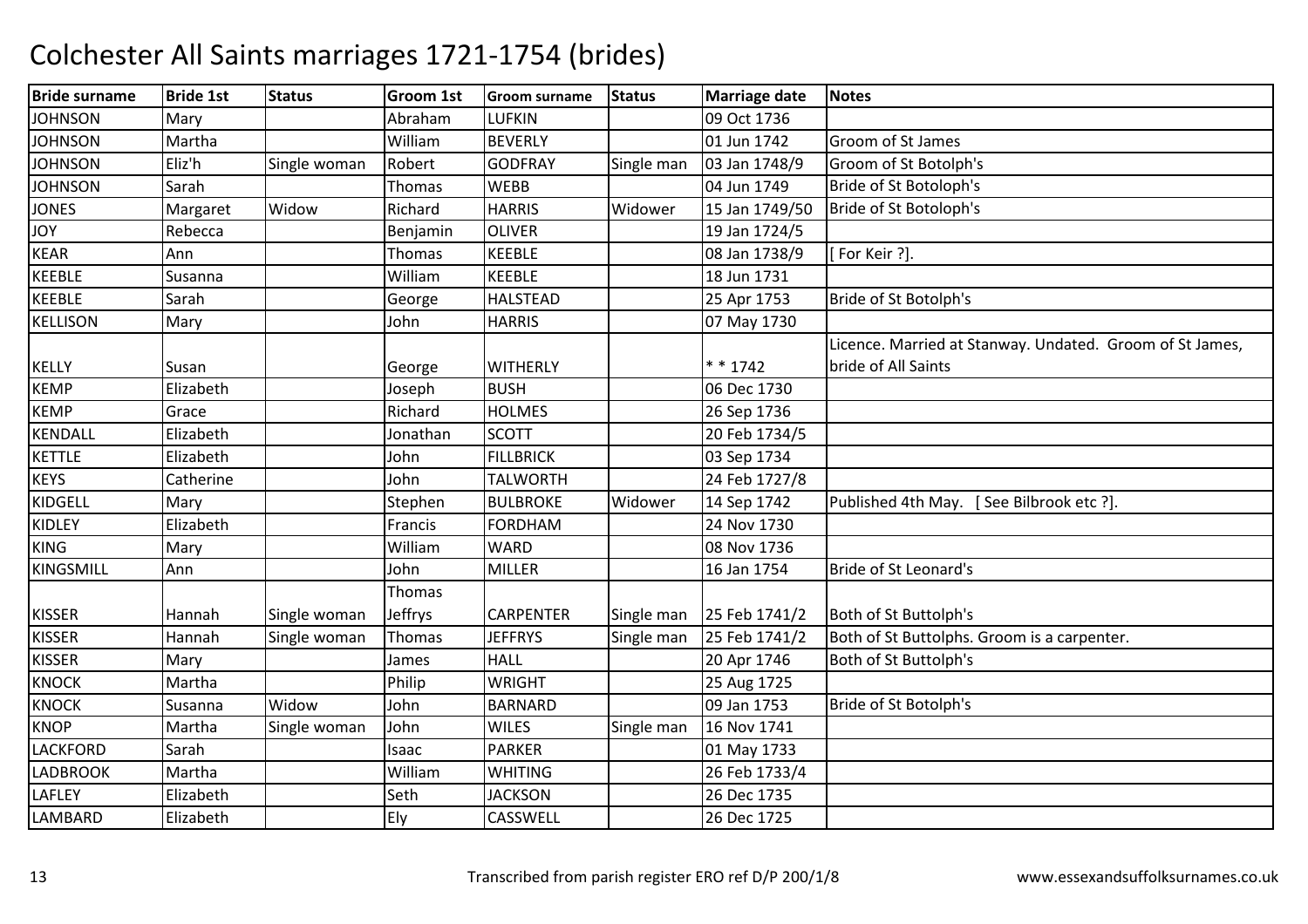| <b>Bride surname</b> | <b>Bride 1st</b> | <b>Status</b> | <b>Groom 1st</b> | <b>Groom surname</b> | <b>Status</b> | <b>Marriage date</b> | Notes                                    |
|----------------------|------------------|---------------|------------------|----------------------|---------------|----------------------|------------------------------------------|
| <b>LAMBERT</b>       | Hannah           |               | William          | <b>MOOR</b>          |               | 02 Jun 1723          |                                          |
| LANE                 | Sarah            |               | John             | <b>LACY</b>          |               | 17 Apr 1722          |                                          |
| LANE                 | Mary             |               | Jacob            | <b>BROOKER</b>       |               | 26 Jan 1726/7        |                                          |
| LANE                 | Jane             |               | Joseph           | LANE                 |               | 29 Sep 1729          |                                          |
| LANGLEY              | Jane             |               | John             | <b>CANT</b>          |               | 25 Dec 1743          | Both of St Buttolph's                    |
| LANGLEY              | Ann              |               | Thomas           | <b>HOUGHTON</b>      |               | 26 Dec 1743          | Both of St Buttolph's                    |
| LANSDELL             | Mary             |               | Robert           | <b>BUTLER</b>        |               | 20 Jan 1724/5        | Altered from Landdell.                   |
| LAPPAGE              | Elizabeth        |               | James            | <b>BOWLER</b>        |               | 18 Apr 1731          |                                          |
| LASWELL              | Priscilla        |               | Samuel           | <b>ANDREWS</b>       |               | 02 Mar 1730/1        |                                          |
| <b>LAWRENCE</b>      | Elizabeth        |               | William          | <b>WOODWARD</b>      |               | 11 Dec 1739          |                                          |
| <b>LAWRENCE</b>      | Mary             |               | Abraham          | <b>BAYLEY</b>        |               | 20 Jun 1744          | Both of St Buttolph's                    |
| LAY                  | Eliz.            |               | William          | <b>CANT</b>          |               | 29 Jun 1746          | Groom of St Buttolph's                   |
| LEACH                | Sarah            |               | Benjamin         | <b>CLARK</b>         |               | 28 Jul 1737          |                                          |
| <b>LEAVER</b>        | Mary             | Single woman  | Robert           | <b>CATER</b>         | Single man    | 25 Dec 1751          | Both of St Botolph's                     |
| <b>LEMON</b>         | Sarah            | Single woman  | John             | <b>TURNER</b>        | Widower       | 23 Jul 1749          | Bride of St Botoloph's                   |
| <b>LESTER</b>        | Mary             |               | James            | CARTER               |               | 30 Nov 1721          |                                          |
| <b>LETHERS</b>       | Ann              |               | John             | <b>ALCOCK</b>        |               | 14 Feb 1721/2        |                                          |
| <b>LINTHORN</b>      | Sarah            |               | Thomas           | <b>SMYTH</b>         |               | 24 Aug 1731          |                                          |
| LITTLE               | Mary             |               | James            | <b>MASON</b>         |               | 14 Feb 1742/3        | Both of St Buttolph's                    |
| <b>LOCK</b>          | <b>Bridget</b>   |               | <b>Thomas</b>    | <b>COOK</b>          |               | 14 Nov 1721          |                                          |
| LOCK                 | Sarah            |               | Michael          | <b>DEAN</b>          |               | 11 May 1722          |                                          |
| <b>LOCK</b>          | Mary             |               | John             | <b>CATER</b>         |               | 27 Jun 1730          | Groom surname later altered from Caster? |
| <b>LORD</b>          | Ann              |               | William          | <b>SHAFT</b>         |               | 14 Feb 1737/8        |                                          |
| <b>LORKIN</b>        | Sarah            |               | James            | MANSFIELD            |               | 05 Feb 1729/30       |                                          |
| LOVE                 | Judith           |               | John             | <b>EAGLE</b>         |               | 26 Jan 1737/8        |                                          |
| LOW                  | Elizabeth        |               | William          | <b>SELBY</b>         |               | 07 May 1721          |                                          |
| <b>LUCAS</b>         | Mary             | Single woman  | Thomas           | <b>WESTHORPE</b>     |               | 21 Dec 1747          | Bride of St Buttolph's                   |
| <b>LUFKIN</b>        | Susan            |               | William          | <b>ASCOUGH</b>       |               | 29 Sep 1727          |                                          |
| <b>LUFKIN</b>        | Abigail          | Single woman  | John             | <b>TIBALT</b>        | Widower       | 16 Nov 1749          | Groom of Stanway, bride of St Botolph's  |
| LUMLY                | Mary             | Single woman  | John             | <b>COLSON</b>        | Single man    | 13 Jan 1750/1        | Groom of St James's                      |
| <b>LYON</b>          | Elizabeth        |               | <b>Thomas</b>    | <b>HAWOOD</b>        |               | 25 Dec 1733          |                                          |
| <b>LYON</b>          | Mary             |               | Richard          | <b>HEDGE</b>         |               | 25 Sep 1737          |                                          |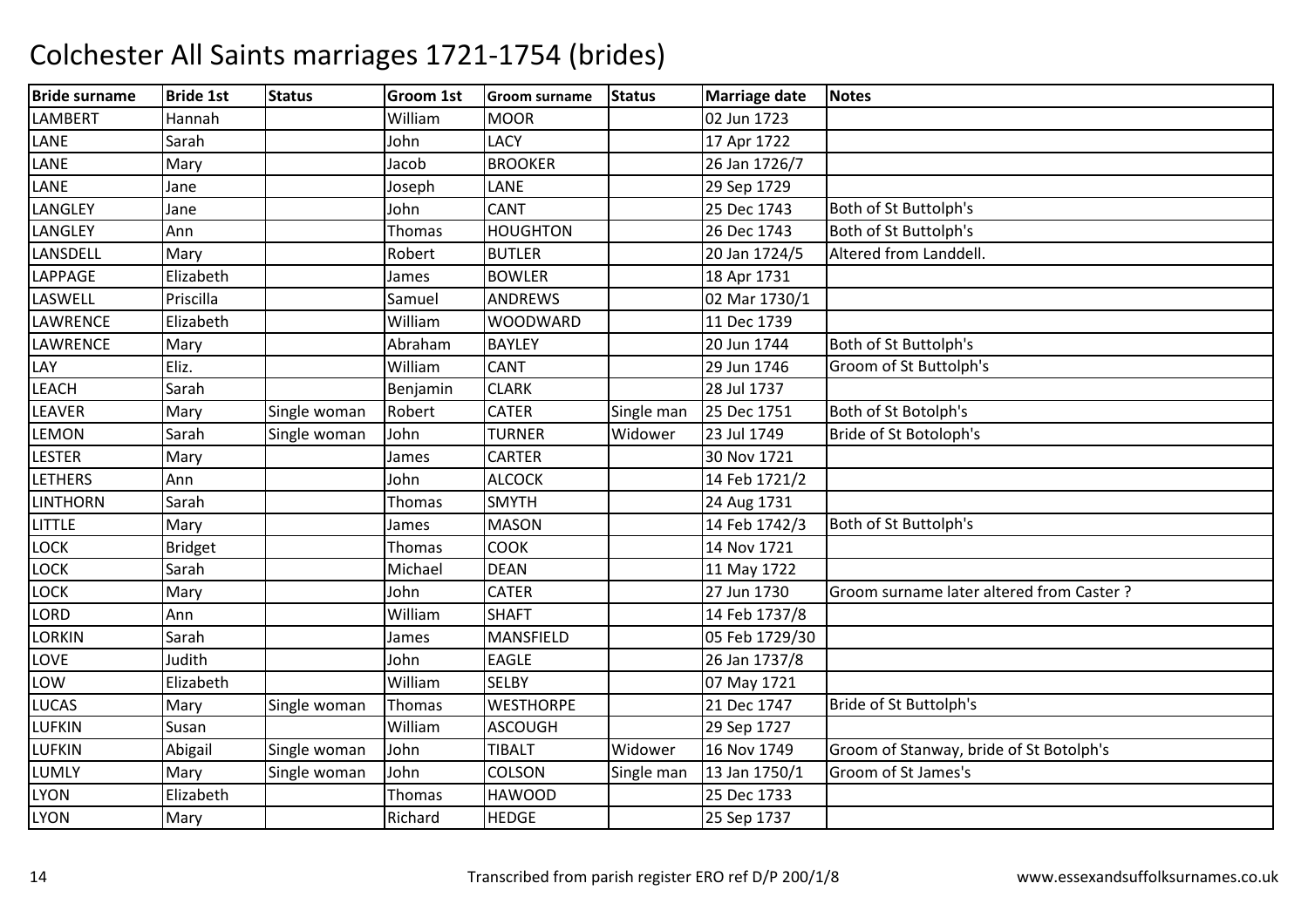| <b>Bride surname</b> | <b>Bride 1st</b> | <b>Status</b> | <b>Groom 1st</b> | <b>Groom surname</b> | <b>Status</b> | <b>Marriage date</b> | <b>Notes</b>                               |
|----------------------|------------------|---------------|------------------|----------------------|---------------|----------------------|--------------------------------------------|
| <b>LYON</b>          | Rebecca          |               | Moses            | <b>CHOPPEN</b>       |               | 13 May 1745          | Both of St Buttolph's                      |
| <b>MADDER</b>        | Mary             |               | William          | <b>HECFORD</b>       |               | 31 Dec 1725          |                                            |
| <b>MANNING</b>       | Susan            |               | John             | <b>HUDSON</b>        |               | 10 Feb 1722/3        |                                            |
| <b>MANNING</b>       | Hannah           |               | Daniel           | LAFVENDER            |               | 15 Jul 1730          |                                            |
| <b>MANNING</b>       | Elizabeth        |               | Francis          | <b>KERVILL</b>       |               | 24 Oct 1731          |                                            |
| <b>MARFLIN</b>       | Susan            | Widow         | Samuel           | <b>CHAPMAN</b>       | Widower       | 03 Nov 1751          |                                            |
| <b>MARTIN</b>        | Margaret         |               | Daniel           | <b>BURGESS</b>       |               | 07 Nov 1723          |                                            |
| <b>MARTIN</b>        | Sarah            |               | Nicholas         | PAIN                 |               | 08 Oct 1732          |                                            |
| <b>MASCALL</b>       | Elizabeth        |               | Robert           | <b>STARLIN</b>       |               | 21 Jul 1740          |                                            |
| <b>MASON</b>         | Sarah            |               | William          | LAY                  |               | 24 Dec 1721          |                                            |
| <b>MAY</b>           | Hannah           |               | John             | <b>HOWELL</b>        |               | 07 Oct 1739          |                                            |
| <b>MAYOR</b>         | Mary             |               | John             | <b>ROWLES</b>        |               | 04 Sep 1739          |                                            |
| <b>MEADOWS</b>       | Elizabeth        |               | Thomas           | <b>BAYLES</b>        |               | 11 Apr 1722          | Mr and Mrs.                                |
| <b>MEADOWS</b>       | Mary             | Single woman  | Remage           | <b>SHADE</b>         | Single man    | 25 Jul 1749          | Both of St Botolph's                       |
| <b>MEAKINS</b>       | Eliz'h           | Widow         | Martin           | <b>OSBORN</b>        | Single man    | 12 Apr 1748          | Groom of St Giles's, bride of St Botolph's |
| <b>MERCHANT</b>      | Mary             |               | Matthew          | <b>GAME</b>          |               | 13 Jan 1736/7        |                                            |
| <b>MERCHANT</b>      | Anne             |               | John             | <b>NORRIS</b>        |               | 06 Dec 1742          | Groom of St Nicholas                       |
| <b>MILBANK</b>       | Anne             |               | Thomas           | <b>DERNIDGE</b>      |               | 22 Sep 1723          |                                            |
| <b>MILLER</b>        | Ann              | Widow         | William          | <b>INMAN</b>         | Widower       | 22 Jun 1745          | Groom of St Giles, bride of St Buttolphs   |
| <b>MILLS</b>         | Elizabeth        |               | James            | <b>STAMFORD</b>      |               | 05 Dec 1725          |                                            |
| <b>MILLS</b>         | Susan            |               | William          | <b>NEVILL</b>        |               | 02 Jun 1734          |                                            |
| <b>MILLS</b>         | Elizabeth        |               | Thomas           | <b>RALPH</b>         |               | 12 Jun 1736          |                                            |
| <b>MILLS</b>         | Eliz'h           | Single woman  | Samuel           | <b>MIDDLETON</b>     | Single man    | 14 May 1751          | Both of St Botolph's                       |
| <b>MILLS</b>         | Eliz.            |               | William          | <b>CUFFLEY</b>       |               | 18 Feb 1754          | Bride of St Botolph's                      |
| <b>MITCHEL</b>       | Susanna          |               | Christopher      | <b>HARVY</b>         |               | 29 Jan 1723/4        |                                            |
| <b>MIXER</b>         | Anne             |               | William          | <b>BULL</b>          |               | 12 Apr 1724          |                                            |
| <b>MOOR</b>          | Hannah           |               | Rodney           | <b>PANE</b>          |               | 01 May 1727          | RP Esqr & Mrs HM.                          |
| <b>MOOR</b>          | Hannah           |               | James            | <b>VICE</b>          |               | 31 Jan 1728/9        |                                            |
| <b>MOOR</b>          | Sarah            |               | Robert           | <b>SMITH</b>         |               | 02 Jun 1745          | Both of St Buttolph's                      |
| <b>MOOR</b>          | Ann              | Widow         | John             | <b>BRABY</b>         | Widower       | 24 Aug 1751          | Both of St Botolph's                       |
| <b>MORDEN</b>        | Patient          |               | Jacob            | ALEXANDER            |               | 15 Sep 1745          | Bride of St Nicholas, Ipswich              |
| <b>MORE</b>          | Hannah           |               | Abraham          | <b>THURSTON</b>      |               | 11 Jul 1731          |                                            |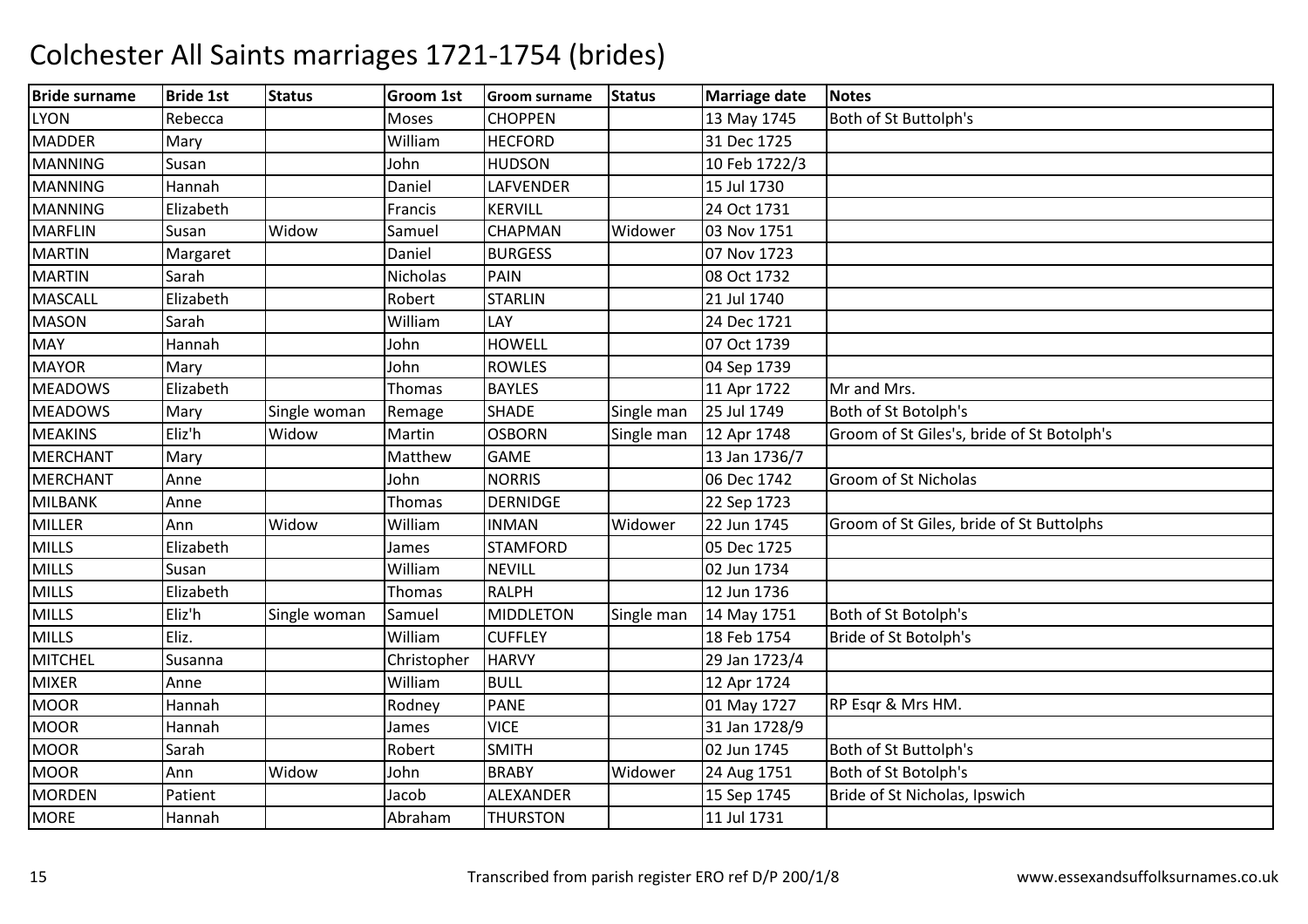| <b>Bride surname</b> | <b>Bride 1st</b> | <b>Status</b> | Groom 1st     | <b>Groom surname</b> | <b>Status</b> | <b>Marriage date</b> | <b>Notes</b>                            |
|----------------------|------------------|---------------|---------------|----------------------|---------------|----------------------|-----------------------------------------|
| <b>MORGAN</b>        | Sarah            |               | William       | <b>UPSON</b>         |               | 25 Jun 1722          |                                         |
| <b>MORTIMER</b>      | Margaret         |               | James         | <b>PYKE</b>          |               | 07 Apr 1752          | Groom of Polstead                       |
| <b>MUNCY</b>         | Mary             |               | Jacob         | <b>CARR</b>          |               | 25 Apr 1734          | [Mis-read for Murray ?].                |
| <b>MUNKIN</b>        | Sarah            |               | John          | <b>KING</b>          |               | 21 Jul 1736          | [With Mumpkin ?].                       |
| <b>MUNNINGS</b>      | Rebecca          |               | Jonathan      | <b>TILLS</b>         |               | 30 Oct 1731          |                                         |
| <b>NEAVE</b>         | Mary             | Widow         | Benjamin      | <b>PARR</b>          | Widower       | 11 Nov 1745          | Both of St Buttolph's                   |
| <b>NEVIL</b>         | Rebecca          |               | John          | <b>WARD</b>          |               | 25 Jun 1724          |                                         |
| <b>NEVILL</b>        |                  |               | Thomas        | <b>WATSON</b>        |               | 13 Feb 1725/6        | No bride's firstname.                   |
| <b>NEWBORN</b>       | Rachel           | Widow         | John          | <b>DENNIS</b>        |               | 17 Sep 1749          | Groom of St Mary Magdalen               |
| <b>NEWMAN</b>        | Sarah            | Single woman  | John          | <b>ROBERTS</b>       | Single man    | 19 Feb 1750/1        | Bride of Little Cornard                 |
| <b>NEWTON</b>        | Mary             |               | William       | <b>TURNER</b>        |               | 26 Dec 1731          |                                         |
| <b>NOOTH</b>         | Elizabeth        |               | John          | <b>CARRINGTON</b>    |               | 28 Sep 1729          |                                         |
| <b>NOOTH</b>         | Eliz.            |               | William       | <b>BRADDY</b>        |               | 25 Dec 1743          | Bride of St Buttolph's                  |
| <b>NORRIS</b>        | Ann              |               | Thomas        | <b>GROOM</b>         |               | 04 Aug 1723          |                                         |
| <b>NORRIS</b>        | Margaret         | Single woman  | Richard       | <b>MAY</b>           | Single man    | 02 Jul 1747          | Both of St Botolph's                    |
| <b>NUNN</b>          | Prudence         |               | Robert        | <b>TYRREL</b>        |               | 22 Sep 1745          | Both of Ardleigh                        |
| <b>NUTMAN</b>        | Eliz.            |               | Samuel        | <b>VERLANDER</b>     |               | 21 Feb 1744/5        | Both of St Buttolph's                   |
| <b>OBBOURN</b>       | Ester            |               | John          | <b>BAKER</b>         |               | 06 Jul 1738          | [ Probably for Osbourn ].               |
| <b>OLIVER</b>        | Mary             |               | Richard       | <b>TURNER</b>        |               | 29 Dec 1731          |                                         |
| ONYON                | Elizabeth        |               | Jacob         | <b>BEARSTOCK</b>     |               | 09 Oct 1726          |                                         |
| <b>ONYON</b>         | Elizabeth        |               | William       | <b>CLARKE</b>        |               | 18 Feb 1728/9        |                                         |
| <b>ORRIN</b>         | Esther           |               | Thomas        | <b>THOMSON</b>       |               | 30 Jun 1723          |                                         |
| <b>OSBOND</b>        | Catharine        |               | James         | LEPPER               |               | 13 May 1744          | [For Osborn ?]. Both of St Buttolphs    |
| <b>OSBORN</b>        | Sarah            |               | Lawrence      | <b>KENT</b>          |               | 30 Jun 1723          |                                         |
| <b>OSMOND</b>        | Sarah            | Widow         | John          | <b>EAGLE</b>         | Widower       | 15 Feb 1751/2        | Bride of St Botolph's                   |
| OSMOND               | Mary             |               | Edw'd         | <b>DAVY</b>          |               | 28 Aug 1753          | Bride of St Botolph's                   |
| <b>OTTOWELL</b>      | Sarah            |               | <b>Thomas</b> | <b>BALLS</b>         |               | 05 Oct 1732          |                                         |
| OXBOROUGH            | Alice            |               | William       | <b>BRITTEY</b>       |               | 04 May 1731          |                                         |
| <b>OXLEY</b>         | Lucey            | Single woman  | William       | <b>EVERARD</b>       | Widower       | 03 May 1747          | Groom of Stanway, bride of St Botolph's |
| PAIN                 | Margarett        |               | John          | <b>COOPER</b>        |               | 22 Sep 1730          |                                         |
| PAIN                 | Elizabeth        |               | John          | <b>CLARKE</b>        |               | 27 Apr 1731          |                                         |
| PANNELL              | Mary             |               | William       | <b>REASON</b>        |               | 30 Mar 1730          |                                         |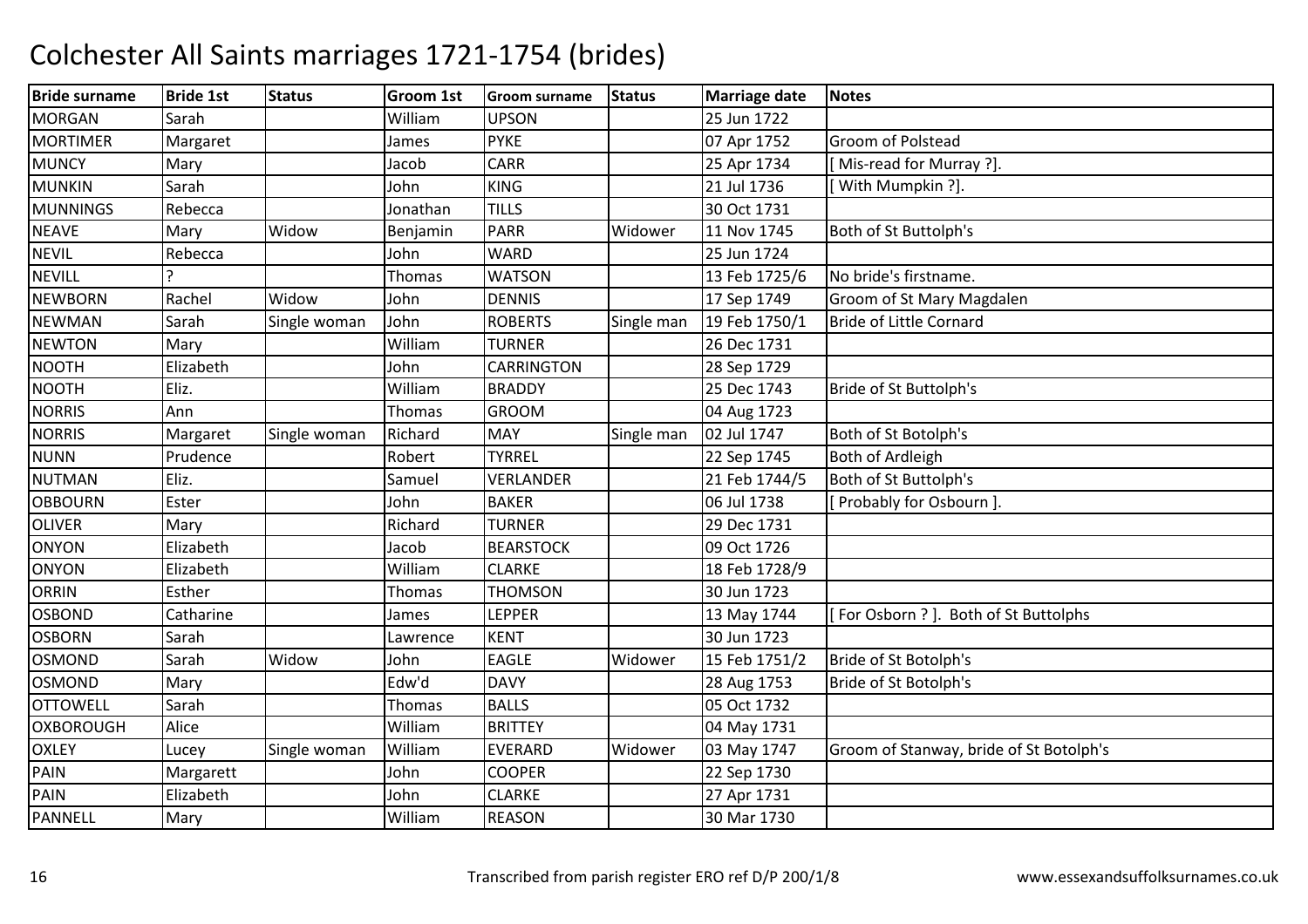| <b>Bride surname</b> | <b>Bride 1st</b> | <b>Status</b> | Groom 1st     | <b>Groom surname</b> | <b>Status</b> | <b>Marriage date</b> | <b>Notes</b>                                     |
|----------------------|------------------|---------------|---------------|----------------------|---------------|----------------------|--------------------------------------------------|
| <b>PARIS</b>         | Sarah            |               | Jeremiah      | <b>SMITH</b>         |               | 26 Sep 1737          |                                                  |
| <b>PARKE</b>         | Sarah            |               | Robert        | <b>THORNTON</b>      |               | 10 Aug 1732          | Should be Parker ?].                             |
| <b>PARR</b>          | Hannah           |               | John          | <b>TOTUM</b>         |               | 25 Feb 1738/9        | [For Totham ?].                                  |
| <b>PATT</b>          | Sarah            | Single woman  | John          | <b>WILLIAMS</b>      | Single man    | 09 Mar 1751/2        | Error for Pratt / Platt ?]. Both of St Botolph's |
| <b>PEEKE</b>         | Susanna          |               | William       | <b>JENNER</b>        |               | 24 Nov 1734          |                                                  |
| <b>PENTELO</b>       | Mary             |               | John          | <b>GAGE</b>          |               | 09 Apr 1732          | [For Pentlow ?].                                 |
| <b>PHILIPS</b>       | Susan            |               | Daniel        | <b>KEEBLE</b>        |               | 23 Apr 1723          |                                                  |
| <b>PHILIPS</b>       | Elizabeth        |               | Daniel        | LEWIS                |               | 01 May 1729          |                                                  |
| <b>PHILLIPS</b>      | Martha           |               | John          | <b>SIMONS</b>        | Widower       | 23 Dec 1744          | Both of St Buttolph's                            |
| <b>PICKET</b>        | Mary             |               | John          | <b>FOSSEY</b>        |               | 24 Mar 1721/2        |                                                  |
| <b>PICKET</b>        | Elizabeth        |               | John          | <b>GROOM</b>         |               | 12 Dec 1728          |                                                  |
| PILGRIM              | Susanna          |               | William       | <b>SLADE</b>         |               | 01 Sep 1741          |                                                  |
| <b>PINNOCK</b>       | Eliz'h           | Single woman  | James         | <b>WALSH</b>         | Single man    | 07 Feb 1748/9        | Groom of Layer Breton, bride of Mile End         |
| <b>PITCHER</b>       | Sarah            |               | <b>Thomas</b> | LUNN                 |               | * * 1738             | Undated, but probably July/August.               |
| <b>PLAMPIN</b>       | Sarah            |               | Abraham       | <b>MEAKINS</b>       |               | 09 Dec 1747          | <b>Bride of Tendring</b>                         |
| <b>PLANTAIN</b>      | Elizabeth        |               | James         | SANSOM               |               | 19 Jan 1723/4        |                                                  |
| PONDER               | Mary             | Single woman  | James         | <b>WAYMAN</b>        | Widower       | 02 Feb 1748/9        | Bride of St Botoloph's                           |
| <b>PORTER</b>        | Mary             |               | Jonathan      | ARDLY                |               | 29 Jun 1725          |                                                  |
| <b>PORTER</b>        | Mary             |               | Benjamin      | <b>BARNES</b>        |               | 24 Apr 1728          |                                                  |
| <b>POWELL</b>        | Mary             |               | Richard       | <b>BEAL</b>          |               | 06 Oct 1729          | Groom from London. [ Rector's dtr ? ].           |
| <b>POYKEN</b>        | Eliz'h           | Widow         | Jacob         | <b>LADBROOK</b>      | Single man    | 12 Nov 1751          | Bride of Mile End                                |
| <b>POYKEN</b>        | Sarah            | Single woman  | John          | <b>GRIGGS</b>        | Single man    | 17 Nov 1751          | Both of Mile End                                 |
| <b>PRESNY</b>        | Sarah            |               | Matthew       | <b>HASKIN</b>        |               | 01 May 1721          |                                                  |
| PRIGG                | Susan            | Widow         | Daniel        | <b>TAYLOR</b>        | Widower       | 29 May 1749          | Groom of St James's, bride of St Botolph's       |
| PRIGG                | Catherine        | Single woman  | Joseph        | <b>FARNHAM</b>       | Widower       | 23 Apr 1751          | Bride of St Botolph's                            |
| <b>PRITTEY</b>       | Elizabeth        |               | James         | SANSOM               |               | 14 Nov 1736          |                                                  |
| <b>PRYOR</b>         | Susan            |               | Charles       | <b>WHITE</b>         |               | 25 Sep 1746          | Both of St Buttolph's                            |
| <b>PUDLEY</b>        | Eliz.            |               | Robert        | <b>STARLING</b>      |               | 16 May 1721          |                                                  |
| <b>PULLY</b>         | Frances          |               | John          | <b>DEAN</b>          |               | 21 Aug 1731          | [For Polly / Polley ?].                          |
| <b>RAND</b>          | Mary             |               | John          | <b>GROSE</b>         |               | 09 Apr 1727          |                                                  |
| <b>RANDELL</b>       | Mary             |               | Anthony       | <b>BOLDEN</b>        |               | 27 Jun 1732          |                                                  |
| <b>RAWLINSON</b>     | Stephena         |               | Moses         | <b>CHOPPIN</b>       |               | 24 Dec 1721          |                                                  |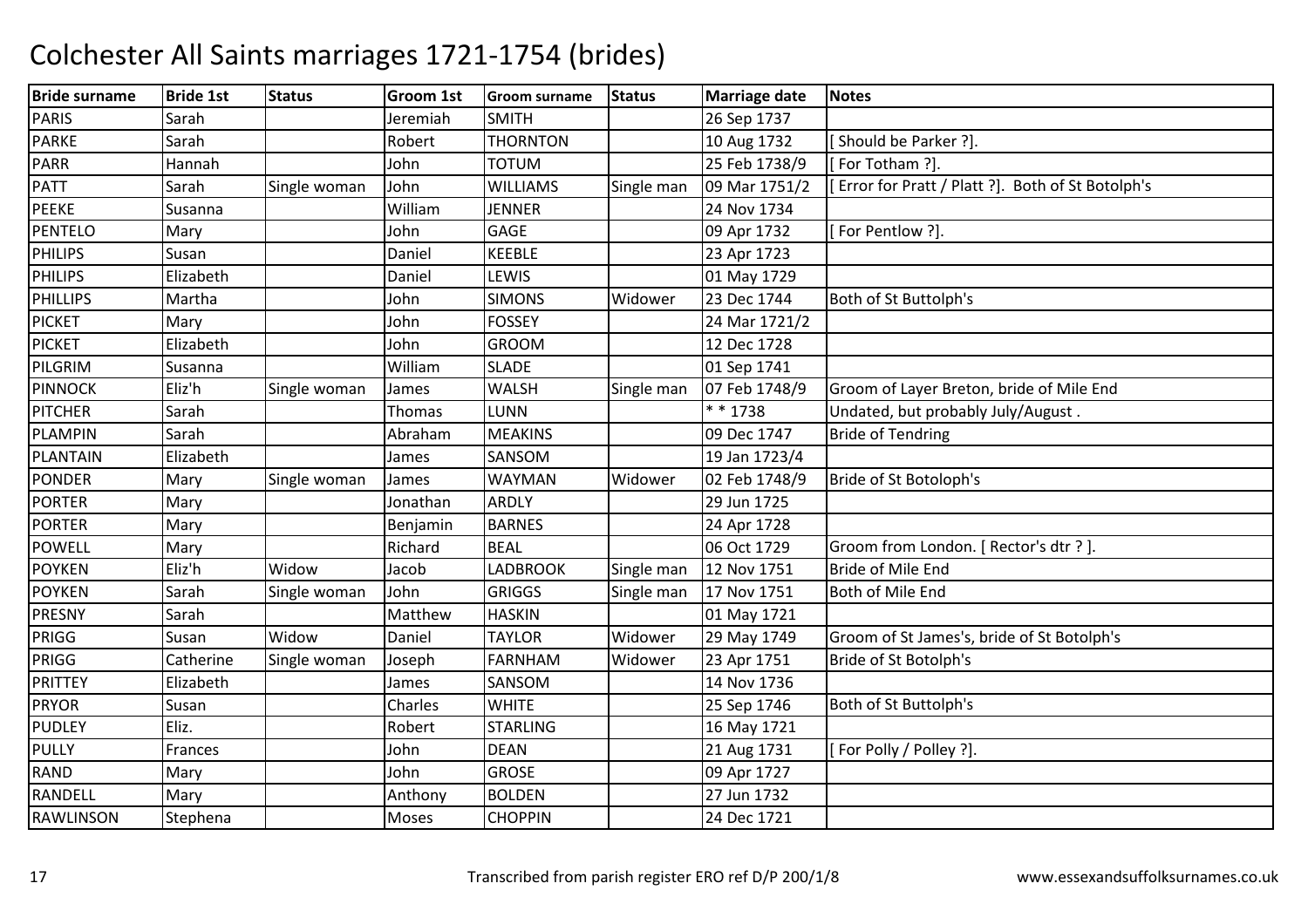| <b>Bride surname</b> | <b>Bride 1st</b> | <b>Status</b> | <b>Groom 1st</b> | <b>Groom surname</b> | <b>Status</b> | <b>Marriage date</b> | Notes                                        |
|----------------------|------------------|---------------|------------------|----------------------|---------------|----------------------|----------------------------------------------|
| <b>RAYNER</b>        | Jemima           |               | Isaac            | <b>HUNT</b>          |               | 01 Jul 1732          |                                              |
| <b>READ</b>          | Ann              |               | George           | <b>SCHRIVENER</b>    |               | 14 Dec 1731          |                                              |
| <b>REEF</b>          | Eliz.            |               | <b>Thomas</b>    | <b>WEBB</b>          |               | 18 Jun 1721          |                                              |
| <b>REFORD</b>        | Mary             |               | John             | <b>GARNET</b>        |               | 30 Apr 1724          | [Missing letter ? Redford ?].                |
| <b>RETNER</b>        | Rebecca          |               | <b>Thomas</b>    | <b>BATES</b>         |               | 05 May 1740          | [For Ratner ?].                              |
| <b>RICH</b>          | Ruth             | Widow         | William          | <b>BATELY</b>        | Widower       | 15 Jun 1747          | Both of St Botolph's                         |
| <b>RICHARDS</b>      | Eliz'h           | Single woman  | Richard          | <b>WINLEY</b>        | Single man    | 17 Feb 1747/8        | Groom of St James's, bride of St Botolph's   |
| <b>RICHARDSON</b>    | Mary             | Widow         | Tho.             | EADY                 | Widower       | 16 Jan 1753          | Groom of St Leonard's, bride of St Botolph's |
| <b>RICKARD</b>       | Sarah            |               | James            | WENDEN               |               | 29 Jan 1743/4        |                                              |
| <b>ROBERTSON</b>     | Elizabeth        |               | Edward           | JAY                  |               | 29 Jun 1735          |                                              |
| <b>ROOTSEY</b>       | Ann              |               | Edmund           | <b>SALMON</b>        |               | 14 Jul 1743          | Both of St Buttolph's                        |
| <b>ROUSE</b>         | Eliz'h           | Single woman  | John             | <b>WALLY</b>         | Single man    | 25 Dec 1750          | Both of St Botolph's                         |
| <b>ROW</b>           | Alice            |               | George           | <b>CURTIS</b>        |               | 25 Jun 1725          |                                              |
| <b>ROW</b>           | Ann              | Single woman  | John             | <b>BARTON</b>        | Single man    | 05 Aug 1752          | <b>Both of Manningtree</b>                   |
| <b>ROWLAND</b>       | Mary             |               | Samuell          | <b>FRENCH</b>        |               | 22 Dec 1745          | Altered from Rawland ? Bride of St Maries    |
| <b>ROWLS</b>         | Mary             | Widow         | John             | LUCAS                |               | 25 May 1743          | <b>Bride of St Giles</b>                     |
| <b>RUSSAL</b>        | Rachael          |               | John             | <b>HANKIN</b>        |               | 01 May 1730          |                                              |
| <b>RUSSEL</b>        | Phillis          |               | William          | <b>HOWARD</b>        |               | 23 May 1743          |                                              |
| <b>SACRY</b>         | Jane             |               | Thomas           | <b>UNDERWOOD</b>     |               | 13 Jun 1723          |                                              |
| <b>SADLER</b>        | Mary             | Single woman  | Robert           | CALVESBAG            | Single man    | 18 Oct 1750          | Both of St Botolph's                         |
| SALMON               | Mary             |               | Robert           | <b>ATKIN</b>         |               | 16 Jan 1733/4        |                                              |
| SANSOM               | Elizabeth        |               | Thomas           | <b>DARSLEY</b>       |               | 10 Jul 1737          |                                              |
| <b>SAUNDERS</b>      | Grace            |               | Joseph           | <b>DAMMANT</b>       |               | 07 Jan 1738/9        |                                              |
| SAWARD               | Elizabeth        |               | Henry            | <b>YORK</b>          |               | 19 Aug 1733          |                                              |
| <b>SCOFIELD</b>      | Susanna          | Single woman  | William          | <b>WASH</b>          | Single man    | 25 Dec 1749          | Both of St Botolph's                         |
| <b>SCORES</b>        | Elizabeth        |               | Samuel           | <b>CLARKE</b>        |               | 22 Dec 1723          |                                              |
| <b>SELBY</b>         | Elizabeth        |               | John             | LISSIMAN             |               | 24 Dec 1728          |                                              |
| <b>SERJEANT</b>      | Elizabeth        |               | Robert           | <b>MOSS</b>          |               | 30 Nov 1736          |                                              |
| <b>SHAKESHAFT</b>    | Eliz'h           | Single woman  | David            | <b>WILLIAMS</b>      | Single man    | 20 Jun 1747          | Both of St Botolph's                         |
| <b>SHAKESHAFT</b>    | Eliz'h           | Widow         | John             | <b>NEAVE</b>         | Single man    | 18 May 1751          | Bride of St Botolph's                        |
| <b>SHAKESHAFT</b>    | Mary             | Single woman  | James            | <b>BARNS</b>         | Single man    | 12 May 1752          | Both of St Botolph's                         |
| <b>SHARP</b>         | Ann              | Single woman  | William          | <b>CHILD</b>         | Single man    | 09 Apr 1751          | Both of Inworth                              |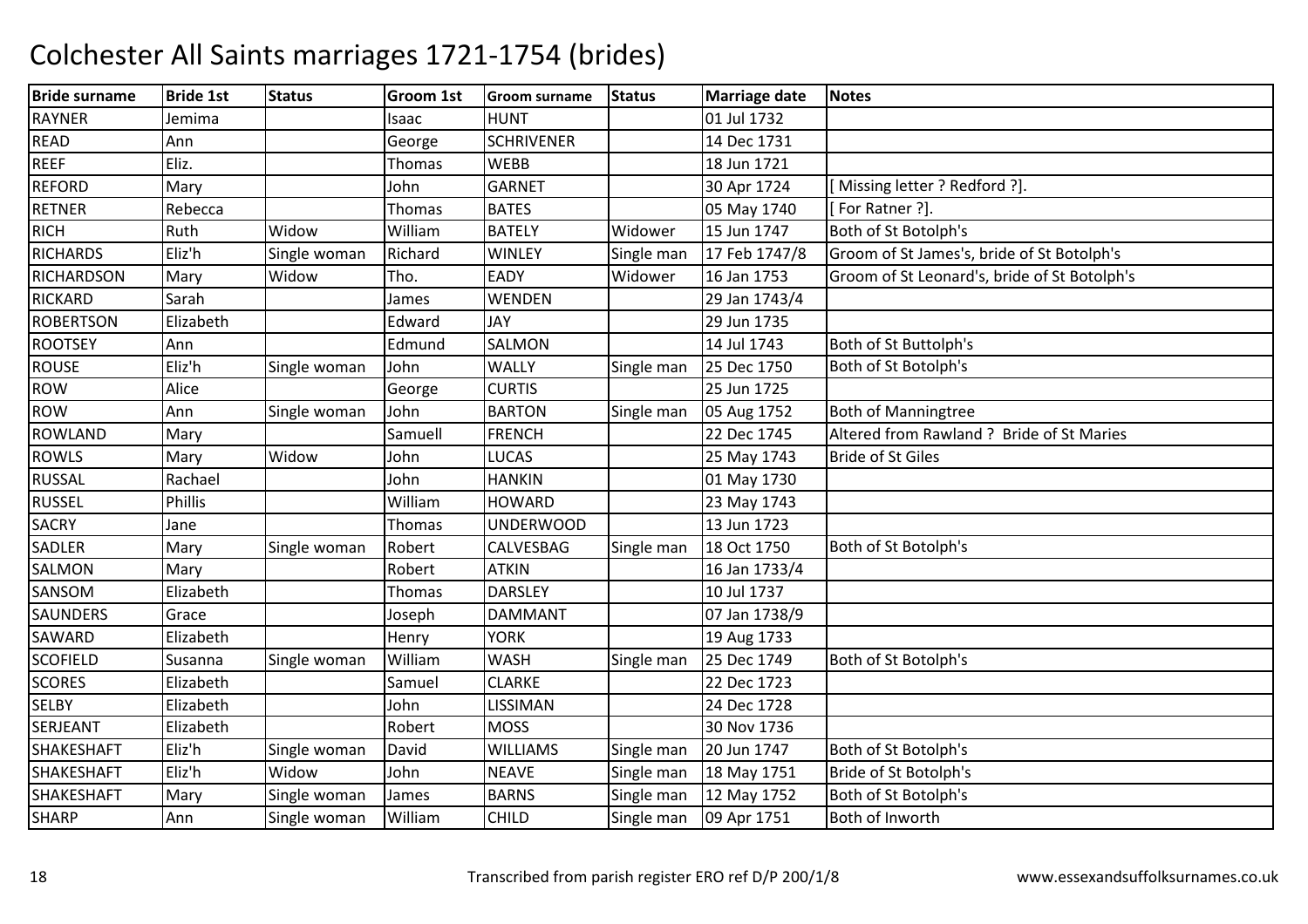| <b>Bride surname</b> | <b>Bride 1st</b> | <b>Status</b> | <b>Groom 1st</b> | <b>Groom surname</b> | <b>Status</b> | <b>Marriage date</b> | <b>Notes</b>                                |
|----------------------|------------------|---------------|------------------|----------------------|---------------|----------------------|---------------------------------------------|
| <b>SHELDRICK</b>     | Eliz.            |               | William          | <b>SMYTHIES</b>      | Widower       | 05 Mar 1743/4        |                                             |
| <b>SICKLEPRICE</b>   | Alice            |               | Christopher      | <b>INMAN</b>         |               | 02 Feb 1723/4        |                                             |
| <b>SILLITO</b>       | Sarah            |               | Abraham          | <b>PAIN</b>          |               | 17 Aug 1726          |                                             |
| <b>SLATE</b>         | Sarah            |               | John             | <b>GOLE</b>          |               | 16 Jul 1745          | For Cole and Slade ?]. Both of St Buttolphs |
| <b>SLOWGRAVE</b>     | Sarah            |               | John             | <b>LYES</b>          |               | 10 Oct 1738          |                                             |
| <b>SMITH</b>         | Sarah            |               | William          | <b>HOWARD</b>        |               | 04 Feb 1721/2        |                                             |
| <b>SMITH</b>         | Ann              |               | Thomas           | <b>BALLARD</b>       |               | 27 May 1736          |                                             |
| <b>SMITH</b>         | Sarah            |               | William          | <b>SMITH</b>         |               | 31 Dec 1737          |                                             |
| <b>SMITH</b>         | Mary             |               | Hopkin           | <b>PICKETT</b>       |               | 23 Jan 1737/8        |                                             |
| <b>SMITH</b>         | Mary             |               | William          | <b>FLETCHER</b>      |               | 26 Sep 1738          |                                             |
| <b>SMITH</b>         | Sarah            |               | Ambrose          | <b>TURTLE</b>        |               | 18 Nov 1744          | Both of St Buttolph's                       |
| <b>SMITH</b>         | Sarah            |               | Erasmus          | <b>LYON</b>          |               | 08 May 1753          | Bride of St Botolph's                       |
| SPARHAM              | Mary             |               | Robert           | <b>HAND</b>          |               | 18 Apr 1727          | [With Spurham ?].                           |
| <b>SPARLING</b>      | Eliz'h           | Single woman  | John             | <b>PIGGOTT</b>       | Single man    | 30 Nov 1748          | Both of St Giles's                          |
| SPARROW              | Martha           |               | John             | <b>EMSDEN</b>        |               | 03 Jun 1723          |                                             |
| SPARROW              | Angelica         |               | John             | <b>CHAPLAIN</b>      |               | 06 Dec 1723          |                                             |
| <b>SPENCER</b>       | Susan            |               | John             | <b>OWEN</b>          |               | 26 Jul 1748          | Bride of St Botolph's                       |
| <b>SQUIRREL</b>      | Hananh           | Single woman  | <b>Thomas</b>    | <b>DAWS</b>          | Single man    | 21 Oct 1747          |                                             |
| <b>STACEY</b>        | Mary             |               | Robert           | <b>WILLIMOTT</b>     |               | 25 May 1721          |                                             |
| <b>STACEY</b>        | Susanna          |               | John             | <b>WALKER</b>        |               | 23 Apr 1754          | Bride of St Botolph's                       |
| <b>STAINES</b>       | Elizabeth        |               | George           | <b>BATEMAN</b>       |               | 29 Sep 1730          | Bride surname later altered from Stanes.    |
| <b>STAINES</b>       | Susan            |               | James            | <b>CLAYTON</b>       |               | 07 May 1732          |                                             |
| <b>STANDFORD</b>     | Rebecca          |               | George           | <b>GARLAND</b>       |               | 07 Dec 1731          | [See Garlin in baptisms ?].                 |
| <b>STANFORD</b>      | Abigail          |               | Thomas           | <b>CROPLEY</b>       |               | 11 May 1721          |                                             |
| <b>STEED</b>         | Sarah            |               | John             | LAWRENCE             |               | 02 Aug 1723          |                                             |
| <b>STERRY</b>        | Eliz'h           | Single woman  | Peter            | <b>DAW</b>           | Single man    | 22 Nov 1751          |                                             |
| <b>STEVENS</b>       | Susanna          |               | John             | <b>BRYNER</b>        |               | * Apr 1739           |                                             |
| <b>STEWARD</b>       | Susanna          | Single woman  | William          | <b>UPSHER</b>        | Single man    | 26 Feb 1749/50       | Both of St Botolph's                        |
| <b>STEWARD</b>       | Ann              |               | James            | <b>HANLEY</b>        |               | 18 Feb 1754          | Bride of St Botolph's                       |
| <b>STILLIMAN</b>     | Hannah           |               | John             | SERJEANT             |               | 07 Apr 1733          |                                             |
| <b>STOCK</b>         | Susanna          | Single woman  | John             | <b>GLASS</b>         | Single man    | 27 Sep 1747          | Both of Beerchurch [ Berechurch ].          |
| <b>STOCKS</b>        | Mary             |               | James            | <b>EVERITT</b>       |               | 17 Jun 1734          |                                             |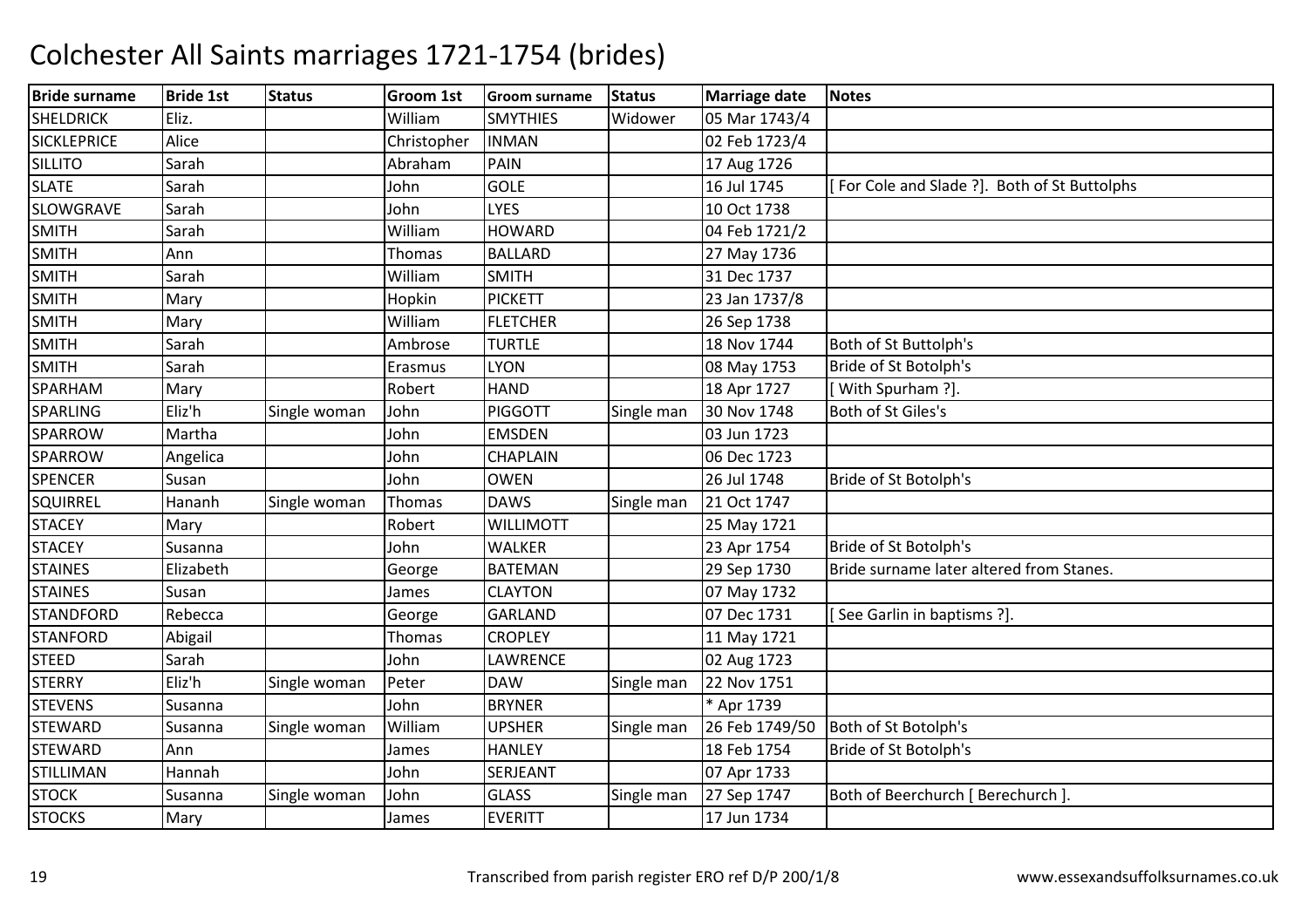| <b>Bride surname</b> | <b>Bride 1st</b> | <b>Status</b> | Groom 1st   | <b>Groom surname</b> | <b>Status</b> | Marriage date  | <b>Notes</b>                                                    |
|----------------------|------------------|---------------|-------------|----------------------|---------------|----------------|-----------------------------------------------------------------|
| <b>STOW</b>          | Deborah          |               | John        | <b>HITCHCOCK</b>     |               | 05 Jul 1722    | Stow alias Fenn.                                                |
| <b>STOWERS</b>       | Mary             |               | Benjamin    | <b>COCK</b>          |               | 13 Nov 1722    |                                                                 |
| <b>SUDBURY</b>       | Sarah            |               | Jonathan    | <b>BROWN</b>         |               | 19 Feb 1739/40 | Altered from Subbury.                                           |
| <b>SUMMERSET</b>     | Margret          |               | Edmund      | <b>HYAM</b>          |               | 20 May 1744    | <b>Bride of St Martin's</b>                                     |
| <b>SUTHERNWOOD</b>   | Sarah            |               | John        | <b>BONES</b>         |               | 01 Aug 1748    | Groom of St Peter's, bride of St Mary Magdalen                  |
| <b>SUTTON</b>        | Martha           |               | Robert      | LARK                 |               | 02 Aug 1722    |                                                                 |
| SWALLOW              | Martha           |               | Richard     | <b>ROBERTS</b>       |               | 27 Dec 1738    |                                                                 |
| <b>SYER</b>          | Mary             |               | John        | <b>MOOTHAM</b>       |               | 30 Mar 1736    |                                                                 |
| <b>TALBOT</b>        | Elizabeth        |               | John        | <b>IVES</b>          |               | 08 Jan 1739/40 |                                                                 |
| <b>TAYLOR</b>        | Ann              |               | William     | <b>CATER</b>         |               | 18 Aug 1733    |                                                                 |
| <b>TAYLOR</b>        | Elizabeth        |               | Christopher | <b>INMAN</b>         |               | 30 Apr 1737    |                                                                 |
| <b>TAYLOR</b>        | Susan            | Single woman  | William     | <b>CAREY</b>         | Widower       | 10 Oct 1750    | <b>Bride of Ardleigh</b>                                        |
| <b>TEEDER</b>        | Mary             |               | John        | <b>LITTLE</b>        |               | 07 Jan 1721/2  |                                                                 |
| <b>THOMAS</b>        | Margerett        |               | Anthony     | <b>BALDEN</b>        |               | 28 Dec 1725    |                                                                 |
| <b>THORP</b>         | Mary             |               | Joseph      | <b>RUGGELS</b>       |               | 14 Dec 1739    |                                                                 |
| <b>THORP</b>         |                  |               | Robt.       | <b>CALVESBAGG</b>    |               | 10 Jun 1753    | No bride's firstname. Date could be 16th. Bride of St Botolph's |
| <b>THURLOE</b>       | Mary             | Widow         | George      | <b>ADAMS</b>         | Widower       | 28 Jan 1747/8  | Both of St Botolph's                                            |
| <b>THURMWOOD</b>     | Sarah            |               | John        | <b>GOSSARD</b>       |               | 25 Apr 1736    |                                                                 |
| <b>THURSTON</b>      | Margarett        |               | Richard     | <b>JENKINS</b>       |               | 24 Dec 1734    |                                                                 |
| <b>TIDEMAN</b>       | Mary             |               | Richard     | LOCK                 |               | 27 Sep 1723    |                                                                 |
| <b>TIREMAN</b>       | Jane             | Single woman  | Timothy     | <b>HARDY</b>         | Single man    | 22 Feb 1753    | [For Tyerman ?]. Both of St Botolph's                           |
| <b>TOLLERAY</b>      | Susan            | Single woman  | Jacob       | <b>MEANS</b>         | Single man    | 23 Jan 1751/2  |                                                                 |
| <b>TOMPSON</b>       | Martha           |               | Thomas      | <b>MURRILLS</b>      |               | 11 Jul 1727    |                                                                 |
| <b>TOMPSON</b>       | Mary             |               | Joseph      | <b>FIELD</b>         |               | 26 Nov 1736    |                                                                 |
| <b>TOTTMAN</b>       | Mary             |               | John        | <b>MAN</b>           |               | 28 Oct 1753    | Bride of St Botolph's                                           |
| <b>TOWLER</b>        | Mary             |               | John        | <b>FOSSETT</b>       |               | 30 Aug 1736    |                                                                 |
| <b>TOWNSHEND</b>     | Elizabeth        |               | Robert      | <b>MORTLOCK</b>      |               | 20 Aug 1732    |                                                                 |
| <b>TRENTHAM</b>      | Mary             |               | John        | <b>AUSTEN</b>        |               | 29 Jun 1729    |                                                                 |
| <b>TRIGGS</b>        | Elizabeth        |               | Joseph      | <b>GANT</b>          |               | 25 Sep 1737    |                                                                 |
| <b>TURNER</b>        | Jane             |               | Thomas      | <b>THOMPSON</b>      |               | 25 Apr 1732    |                                                                 |
| <b>TURNER</b>        | Mary             |               | William     | <b>HAWKINS</b>       |               | 26 Dec 1743    | <b>Groom of St Buttolphs</b>                                    |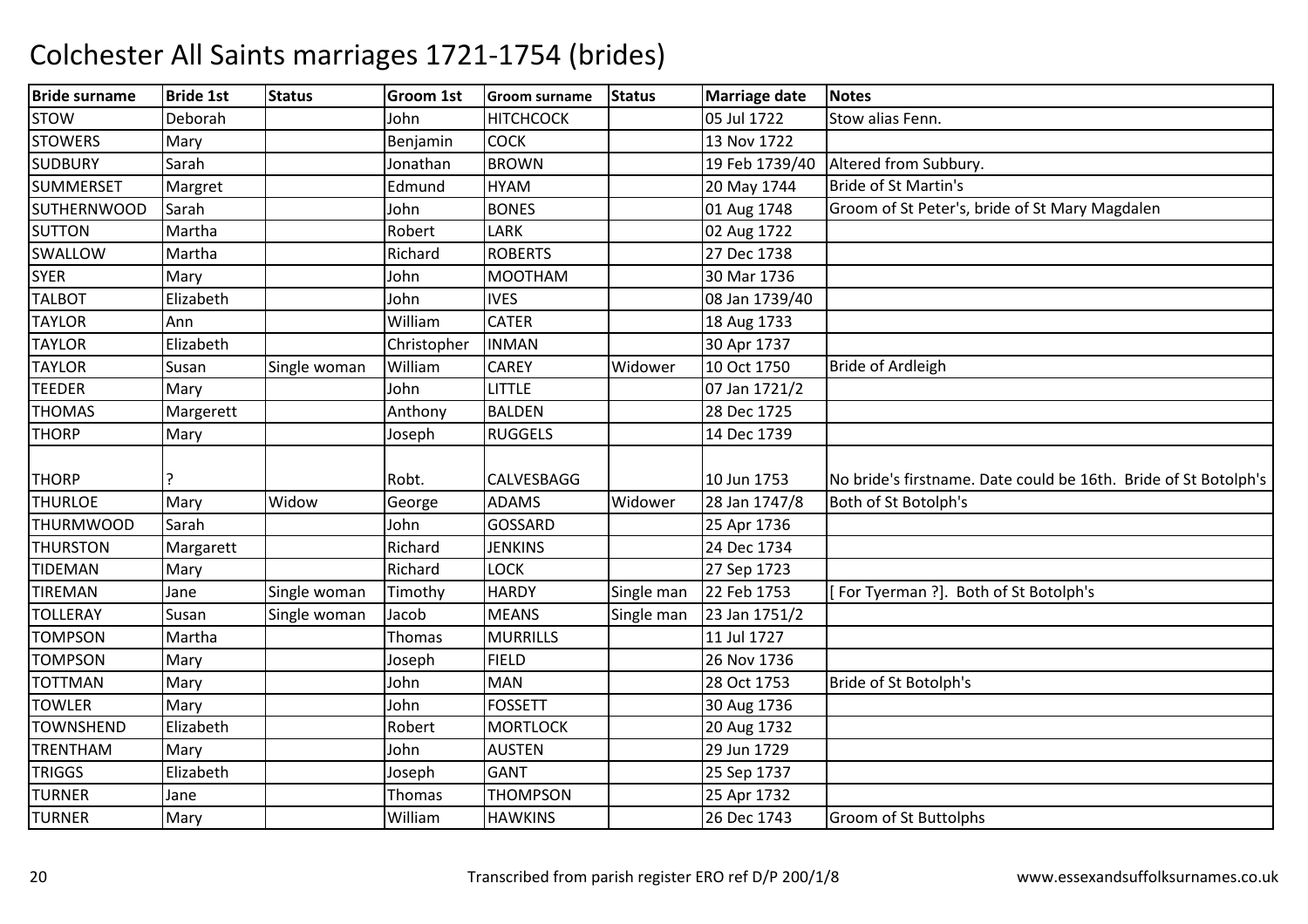| <b>Bride surname</b> | <b>Bride 1st</b> | <b>Status</b> | <b>Groom 1st</b> | <b>Groom surname</b> | <b>Status</b> | <b>Marriage date</b> | <b>Notes</b>                                 |
|----------------------|------------------|---------------|------------------|----------------------|---------------|----------------------|----------------------------------------------|
| <b>TURNER</b>        | Hananh           | Single woman  | James            | <b>KING</b>          | Single man    | 11 Jan 1747/8        | <b>Both of Boxted</b>                        |
| <b>UNDERWOOD</b>     | Mary             |               | Leonard          | <b>SYMONDS</b>       |               | 04 Jul 1727          |                                              |
| <b>UNDERWOOD</b>     | Ann              |               | William          | <b>BOWLES</b>        |               | 28 Dec 1728          |                                              |
| <b>UNDERWOOD</b>     | Elizabeth        |               | Thomas           | <b>WITTALL</b>       |               | 27 Sep 1733          |                                              |
| <b>UPSHER</b>        | Elizabeth        |               | John             | <b>ALEFOUNDER</b>    |               | 01 Sep 1724          |                                              |
| <b>URIN</b>          | Susan            |               | Daniel           | <b>ANDREWS</b>       |               | 15 Nov 1744          | [For Orrin ?]                                |
| <b>VICE</b>          | Martha           | Single woman  | William          | <b>RAVEN</b>         |               | 02 Aug 1752          | Groom of St James's, bride of St Botolph's   |
| <b>VINCENT</b>       | Martha           |               | John             | <b>DEHORN</b>        |               | 17 Jul 1729          |                                              |
| <b>WALKER</b>        | Mary             |               | William          | <b>GUSTERSON</b>     |               | 05 May 1735          |                                              |
| <b>WALKER</b>        | Mary             |               | John             | <b>SMITH</b>         |               | 08 Feb 1736/7        |                                              |
| <b>WALKER</b>        | Sarah            |               | John             | MASCALL              |               | 23 Jul 1738          |                                              |
| <b>WALKER</b>        | Mary             | Single woman  | Richard          | <b>WATERMAN</b>      | Widower       | 01 Jul 1750          | Groom of Holy Trinity, bride of St Botolph's |
| <b>WALL</b>          | Hannah           |               | John             | <b>UPSHER</b>        |               | 13 Jul 1746          | Both of St Buttolph's                        |
| <b>WALPOLE</b>       | Anne             |               | George           | <b>CAREW</b>         |               | 03 Sep 1728          |                                              |
| <b>WARD</b>          | Eleanor          | Single woman  | Thomas           | <b>CROSS</b>         | Single man    | 17 Nov 1751          | Both of St Botolph's                         |
| <b>WARNER</b>        | Susanna          |               | Benjamin         | <b>KING</b>          |               | 28 May 1739          |                                              |
| <b>WARREN</b>        | Eliz.            |               | Tho.             | <b>SPENCER</b>       |               | 26 Apr 1753          | Bride of St Botolph's                        |
| <b>WATCHEN</b>       | Alice            | Single woman  | James            | <b>PHILIPS</b>       | Widower       | 26 May 1751          | Groom of St Peter's, bride of St Botolph's   |
| <b>WATLY</b>         | Elizabeth        |               | David            | <b>BAKER</b>         |               | 26 Aug 1734          |                                              |
| <b>WATSON</b>        | Ann              | Widow         | Stephen          | <b>UPSON</b>         | Widower       | 25 Dec 1749          | Bride of St Botoloph's                       |
| <b>WAYMAN</b>        | Ann              | Single woman  | Edward           | GADD                 | Single man    | 14 Apr 1752          | Both of St Botolph's                         |
| <b>WEAVER</b>        | Alice            |               | Matthias         | <b>AYLETT</b>        |               | 03 Oct 1723          |                                              |
| <b>WEBB</b>          | Jane             |               | John             | <b>BARRET</b>        |               | 02 Sep 1722          |                                              |
| <b>WEBB</b>          | Elizabeth        |               | John             | <b>DROSE</b>         |               | 26 Dec 1734          |                                              |
| <b>WEBB</b>          | Susanna          | Single woman  | Abraham          | <b>FITCH</b>         | Widower       | 02 Oct 1752          | Both of St Botolph's                         |
| <b>WENLOCK</b>       | Mary             |               | Stephen          | <b>PRATT</b>         |               | 11 Nov 1739          |                                              |
| <b>WENT</b>          | Eliz.            |               | Christopher      | <b>HORNEAGE</b>      |               | 31 May 1721          | [See Hornedge ?].                            |
| <b>WENT</b>          | Anne             |               | Abraham          | <b>WALKER</b>        |               | 03 Nov 1728          |                                              |
| <b>WESTHORPE</b>     | Ann              | Single woman  | William          | <b>BRUCE</b>         | Single man    | 10 Oct 1748          | <b>Both of Lavenham</b>                      |
| <b>WESTHUP</b>       | Elizabeth        |               | James            | <b>BELFIELD</b>      |               | 30 Jun 1742          | [Should be Westrup ?]. Bride of St Buttolphs |
| <b>WHITAKER</b>      | Mary             | Widow         | William          | WAYMAN               | Widower       | 26 Nov 1751          | Bride of St Botolph's                        |
| <b>WHITE</b>         | Elizabeth        |               | John             | <b>EVERITT</b>       |               | 30 Jun 1741          |                                              |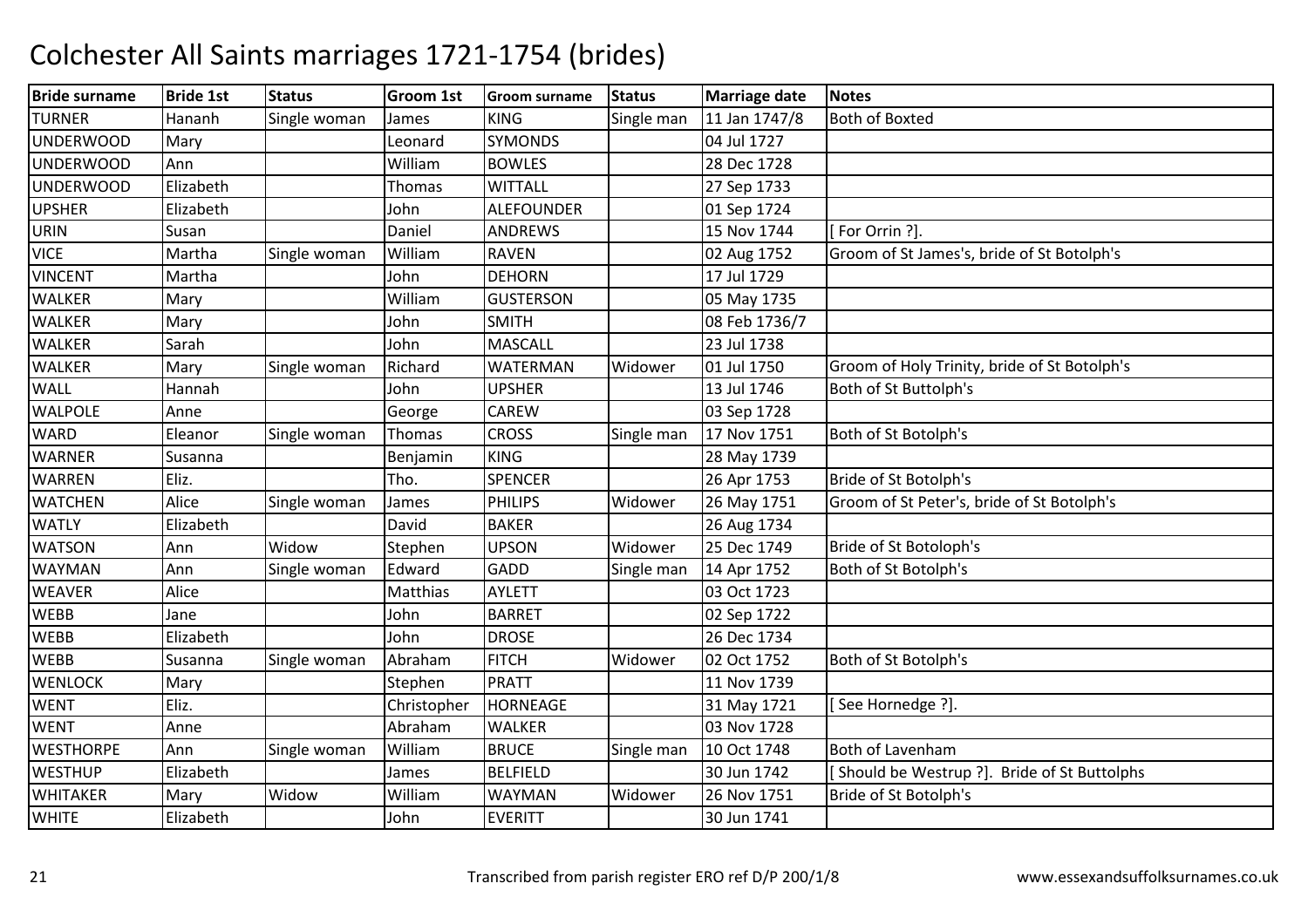| <b>Bride surname</b> | <b>Bride 1st</b> | <b>Status</b> | <b>Groom 1st</b> | <b>Groom surname</b> | <b>Status</b> | Marriage date | <b>Notes</b>                                                   |
|----------------------|------------------|---------------|------------------|----------------------|---------------|---------------|----------------------------------------------------------------|
| <b>WHITHAN</b>       | Elizabeth        |               | Daniel           | <b>STODDER</b>       |               | 11 Oct 1731   |                                                                |
| <b>WHITLOCK</b>      | Anne             |               | Thomas           | <b>MANNING</b>       |               | 18 Jul 1723   |                                                                |
| <b>WHITLOCK</b>      | Martha           |               | Francis          | <b>DISNEY</b>        |               | 18 Nov 1744   | Both of St Buttolph's                                          |
| <b>WILDER</b>        | Elizabeth        |               | Nathaniel        | LASWELL              |               | 16 Oct 1740   |                                                                |
| <b>WILLES</b>        | Elizabeth        |               | John             | <b>STAINES</b>       |               | 05 Apr 1743   |                                                                |
| <b>WILLIAMS</b>      | Mary             |               | Joseph           | <b>HULL</b>          |               | 25 Aug 1728   |                                                                |
| <b>WILLIAMS</b>      | Hannah           |               | Joshua           | <b>JENNINGS</b>      |               | 02 Oct 1737   |                                                                |
| <b>WILLIAMS</b>      | Mary             |               | John             | <b>KETTLE</b>        |               | 30 Jul 1738   |                                                                |
| <b>WILLIMOT</b>      | Elizabeth        |               | John             | <b>PATRICK</b>       |               | 24 Aug 1737   |                                                                |
| WILLINGHAM           | Ann              | Single woman  | Timothy          | <b>ROOT</b>          | Single man    | 17 Jul 1750   | Both of St Botolph's                                           |
| <b>WILLIS</b>        | Mary             |               | John             | <b>BULBROOK</b>      |               | 28 Apr 1723   |                                                                |
| <b>WILLMOT</b>       | Mary             |               | Michael          | <b>MONK</b>          |               | 09 Oct 1737   |                                                                |
| <b>WILLS</b>         | Susan            |               | Robert           | <b>NAPP</b>          |               | 30 Dec 1745   | Should this be Knopp ?]. Both of St Buttolphs                  |
| <b>WINCH</b>         | Eliz.            | Widow         | Nathaniel        | <b>BRANSON</b>       | Widower       | 24 Jan 1743/4 | Both of St Buttolph's                                          |
| <b>WITLEY</b>        | Sarah            | Single woman  | Tho.             | <b>MURRILS</b>       |               | 24 Oct 1752   | Both of St Botolph's                                           |
| <b>WITLOCK</b>       | Mary             |               | Robert           | <b>HASELL</b>        |               | 13 Feb 1726/7 |                                                                |
| <b>WOOD</b>          | Mary             |               | John             | <b>BALES</b>         |               | 28 Nov 1728   |                                                                |
| <b>WOOD</b>          | Ann              |               | John             | <b>HUTSON</b>        |               | 24 Dec 1734   | Altered from Hutton.                                           |
| <b>WOODS</b>         | Sarah            |               | James            | <b>GIBSON</b>        |               | 27 Sep 1724   |                                                                |
| <b>WOODWARD</b>      | Elizabeth        | Widow         | Edward           | <b>BEESTON</b>       | Widower       | 07 Apr 1743   |                                                                |
| <b>WOOLASTON</b>     | Ester            |               | Thomas           | <b>INMAN</b>         |               | 08 May 1737   |                                                                |
| <b>WRIGHT</b>        | Mary             |               | George           | <b>LINKCORN</b>      |               | 06 Jun 1731   | [For Lincoln ?].                                               |
| <b>WRIGHT</b>        | Martha           |               |                  | <b>BANKS</b>         |               | * Apr 1738    | No groom firstname.                                            |
| <b>WRIGHT</b>        | Anne             |               | Benjamin         | WILLIAMSON           |               | 29 Mar 1741   |                                                                |
| <b>WRIGHT</b>        | Mary             | Single woman  | James            | <b>CARTER</b>        | Single man    | 09 Nov 1747   | Both of St Botolph's                                           |
| <b>WRIGHT</b>        | Martha           | Single woman  | Daniel           | <b>SMITH</b>         | Widower       | 02 Jun 1752   | Bride of St Botolph's                                          |
| <b>WRIGHT</b>        | Ann              | Single woman  | Robt.            | SAWARD               | Single man    | 24 Dec 1752   | Both of St Botolph's                                           |
| <b>WRINCH</b>        | Mary             |               | Phillip          | <b>COLLEN</b>        |               | 02 Oct 1744   | Both of St Buttolph's                                          |
| <b>YEWELL</b>        | Mary             |               | James            | <b>BIRCHLY</b>       |               | 21 Jun 1724   |                                                                |
|                      |                  |               |                  |                      |               |               | Hannah or Rachel York '. [ Rachel baptised 1722 St Mary at the |
| <b>YORK</b>          | ς                |               | <b>Thomas</b>    | <b>MILLS</b>         |               | 07 Nov 1742   | Walls, no obvious Hannah ].                                    |
| <b>YOUNGS</b>        | Philidelphia     |               | William          | <b>BARNEY</b>        |               | 26 Feb 1733/4 |                                                                |